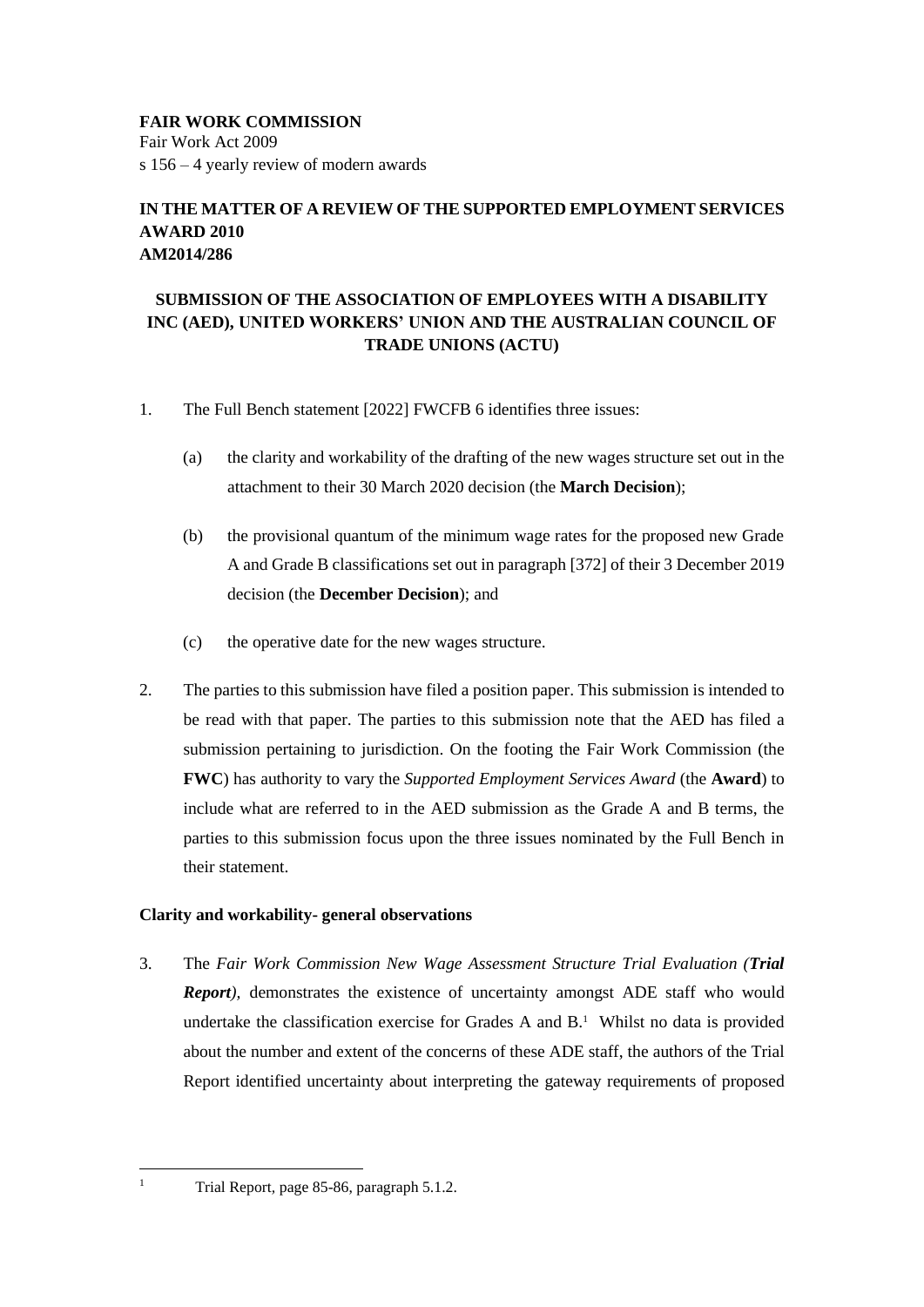clause B.1.1. <sup>2</sup> The authors noted that they had received requests for clearer "step by step guidance on the gateway requirements and criteria within Grades A and B."<sup>3</sup>

- 4. Task variation was also identified by the authors of the Trial Report with the result that employees with a disability could, it was observed, fall within a particular grade some of the time but not all of the time. Variation in roles and tasks meant that employees might fall within the skill levels of several award grades for work they are required to perform. These observations are antagonistic to the premise of clause B.1.1.
- 5. It is inferred that clause B.1.1 is informed by the view the Full Bench formed of what they described as the ADE "paradigm;"<sup>4</sup> namely that ADE's don't arrange their workforces on the basis of a job structure that will allow the necessary work to be performed in the most productive and efficient fashion and then recruit person to fill those jobs. Rather, they create or tailor jobs in such a way that they are capable of being performed by a particular person with a particular disability or by persons with a class of disability. The Full Bench should re-consider this conclusion. There is no support for it in the Trial Report. There is evidence that contradicts it.
- 6. The evidence of Walter Grzentic, a highly experienced practitioner in the disability sector, is to the effect that ADEs operate on a commercial basis, creating roles and job descriptions to fit their production requirements and then assigning workers with a disability to these pre-defined roles and responsibilities.<sup>5</sup> Donald Greer and Robyn Smith, two supervisors at ADEs give statements to similar effect, as does Sharon Dulac, another highly experienced practitioner in the disability sector.<sup>6</sup> The experience of working in an ADE, given through the statement of supported employee Kate Last wholly supports the evidence that it is the practise in ADEs to assign workers to roles based on the needs of the ADE and not to tailor or create roles for the individual worker. 7
- 7. For the purposes of the trial, a document was apparently used to guide classification. This document is described in the Trial Report as the "wage grade guidance document" (it is appendix 4 on page 177 of the Trial Report). The guidance document states that an employee's classification should be determined:

<sup>2</sup> Ibid.

<sup>3</sup> Ibid, page 127.

 $\frac{4}{5}$  December Decision, [248].

 $\frac{5}{100}$  Witness Statement of Walter Grzentic dated 20 May 2022, [33]-[35].

<sup>6</sup> Witness Statement of Donald Greer dated 20 May 2022 [10]-[14], [21]; Witness statement of Robyn Smith dated 20 May 2022 [7], [14]; Witness Statement of Sharon Duluc dated 20 May 2022 [9], [13].

<sup>&</sup>lt;sup>7</sup> Witness Statement of Kate Last dated 20 May 2022 [7], [10]-[11],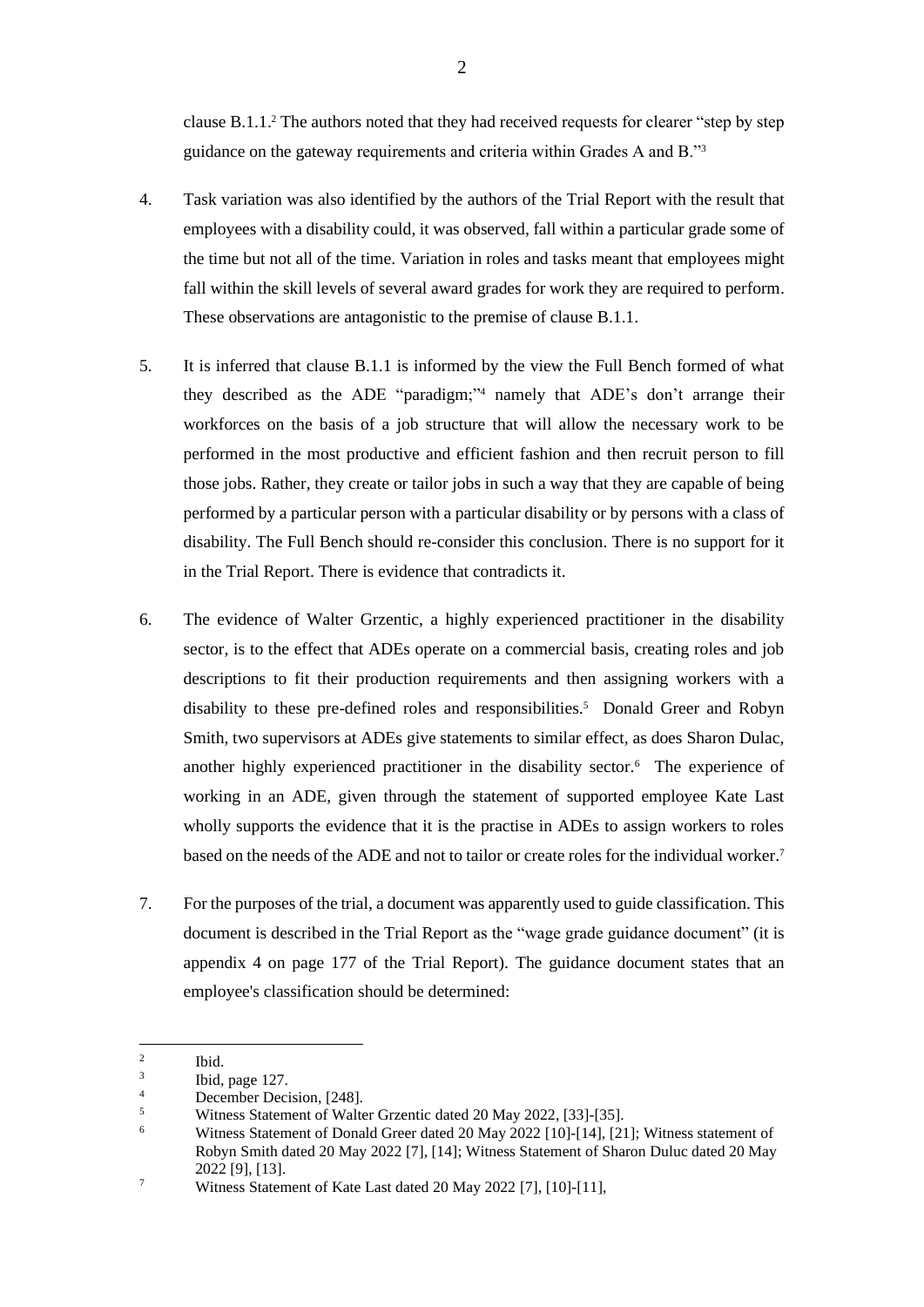[B]ased on the work that they perform in their role, that is, the actual duties attached to their position that are required to perform their role. 8

- 8. The existence of task and skill variation over more than one classification tells against the existence of a consistent and stable set of simple duties created in advance for a particular person and then attached to a position in which that person is employed. A recommendation of the Trial Report was that the FWC clarify (but cryptically "not over specify") what constitutes "all major duties and tasks" because, the authors say, in an ADE context duties may change substantially based on contracts, seasons and/or rotating roles.<sup>9</sup> Rather than a paradigm of simple, tailored, jobs matched to disability, this points instead to a paradigm of dynamic commerciality where ADE's respond to the commercial imperatives generated by their contractual obligations and the work needs this creates. This is consistent with the evidence of Mr Greer and Ms Smith in particular, as well as Mr Grzentic and Ms Dulac. Mr Greer describes how commercial requirements inform and are translated into work design. Mr Grzentic charts the development of this practise in the ADE sector over a number of years, culminating in the present time where not only do commercial requirements determine work design, but also inform hiring and selection practises in relation to supported workers.
- 9. The Trial Report demonstrates a disconnect between the perception of management (who generally held the view that employees were classified correctly) and ADE staff who actually undertook the classification exercise (who were recorded as being "less positive" that this had been done consistently).<sup>10</sup> Plainly, the view of those who actually undertake the classification exercise is to be preferred. The authors of the Trial Report implicitly reach this conclusion, stating:

There was general difficulty understanding the changes to wages Grades 1-7 and the 2 new Grades (A and B) outlined in the wage grade assessment guidance document that was provided. ADEs mentioned being unsure how to interpret the 'gateway' requirements, thinking that some supported employees fit into more than one grade, met the conditions of a grade some but not all of the time, or meet the conditions of the various grades where their duties varied. The lack of clarity about the guidance translated to questions about consistent interpretation and the application of the Grades. Interviews indicate that many ADE staff noted uncertainty about whether they consistently applied the  $Grades.<sup>11</sup>$ 

<sup>8</sup> Trial Report, page 178.

<sup>9</sup> Ibid, page 126.

 $10$  Ibid, page 126.

Ibid, page 13.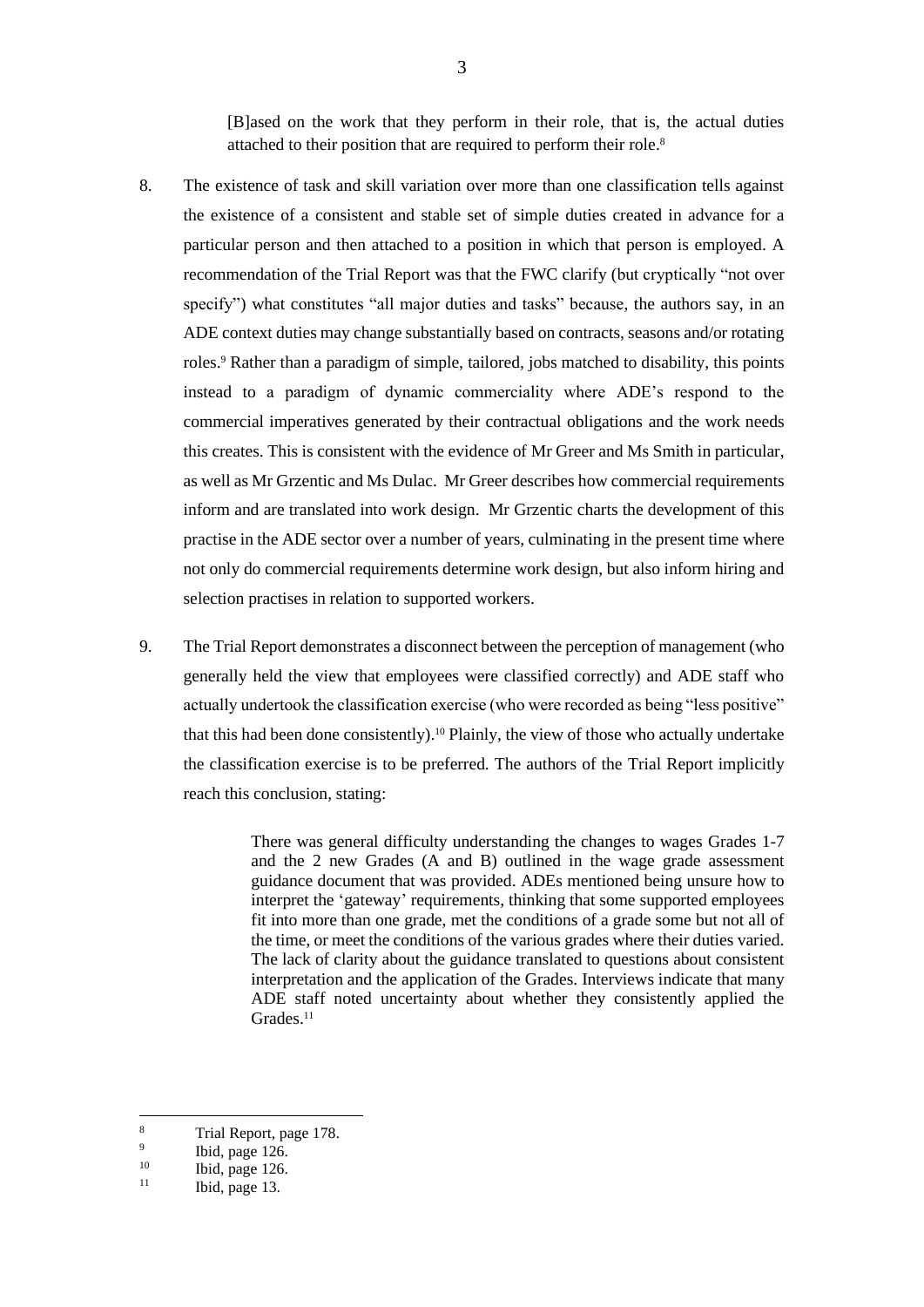10. The Trial Report also identified a lack of understanding by employees of the new wage assessment structure. 12

### Workability

- 11. The ADE industry is characterised by a considerable diversity of work. This is apparent from the range of task indicia currently prescribed by schedule B of the Award and the changeability of duties referred to by the authors of the Trial Report.<sup>13</sup> It is also demonstrated by the alignments with other awards proposed by the Full Bench for inclusion in the Award.
- 12. A workable classification scheme for this Award is one that establishes a safety net that produces consistent classification (and wage) outcomes across the range of employers and employments to which those classifications will apply. This is especially important for this workforce and draws particular attention to the modern awards objective in section 134(1)(g). 14
- 13. If task variation resulted in employees falling within multiple classifications, the proposed Grade and B classifications could not achieve the fair and relevant safety net stipulated by section 134(1).
- 14. The risk of inconsistency is elevated by the proposed intrusion of individual factors or individual evaluations of disability through the "gateway requirements" of proposed clause B.1.1. Doing so risks conflating the value of work with the worth of the worker and affords the opportunity for subjective factors, biases or factors that bear no relation to work output, such as the "competency skills" that characterise the Greenacres wages tool, to bear upon classification of work. There is a history of this in ADE employment.<sup>15</sup> Indeed, the Trial Report records "one-off suggestions" (whatever that means) that Grades A and B should include a definition of the intent of the grades and an indication of where people with particular disability types may fit within the grades.<sup>16</sup> The latter notion is most extraordinary. Whilst it is not assumed that the Full Bench would adopt it, this together with the history of irrelevant competency factors bearing on wages in ADE employment are reasons to exercise caution in embracing classification rules that carry the potential for discrimination to seep into wage classification through personal

 $12$  Trial Report, page 9.

 $13$  Trial Report, page 126.

The vulnerability of this cohort of employee is implicitly recognised by the inclusion of clause 9A – "Rights at Work for Supported Employees."

<sup>&</sup>lt;sup>15</sup> See December Decision,  $[319]$ - $[339]$ .<br><sup>16</sup> Trial Bonort,  $[127]$ 

Trial Report, [127].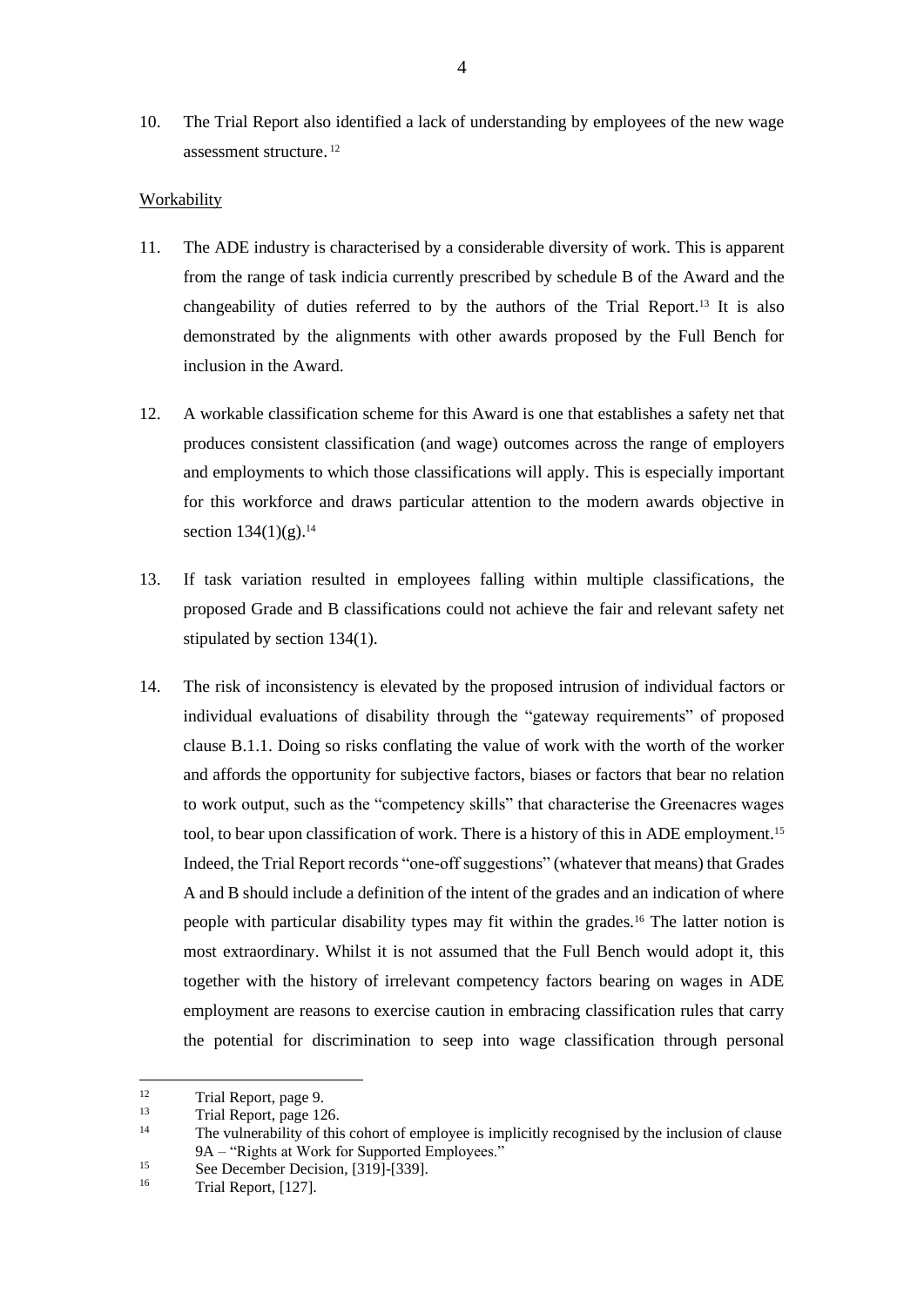evaluations by one person of what they might think is the work value that another has by reason of disability.

- 15. Individual capability<sup>17</sup> is not an idea that finds ready expression in traditional conceptions of work value, including as codified by the FW Act. If it did, the price paid for work by an employer could be manipulated by the view taken by one employer from time to time of its workforce or some of them, rather that the level of skill and responsibility of the work itself. The minimum price for labour has never been set in this way.<sup>18</sup>
- 16. Award wage classifications do not concern themselves with an employer's employment purpose. Classification is matter for objective evaluation having regard to actual work performance. <sup>19</sup> Respectfully, the different paradigm observed by the Full Bench appears to attribute probative weight to employer purpose, perhaps because, so the parties to this submission infer, the Bench viewed this perceived paradigm as exposing ADE employment as purely beneficial. This is not, however, an available frame of reference. Section 45(2) of the *Disability Discrimination Act* 1991 would not excuse a discriminatory wage characterised in this way.<sup>20</sup> Accordingly, even if Grades A and B could lawfully be included in the Award, the Full Bench could not be satisfied that doing so would "ensure" a fair and relevant safety net or minimum wages as this justification is foreclosed by the existing state of the law.
- 17. The FW Act itself does not assign any weight to the reasons or motivations of an employer for employment. Whilst it may be accepted, as postulated by the Full Bench,<sup>21</sup> that modern award classifications have never contemplated specially created jobs aligned with the capacities of disabled persons, modern award classifications have never concerned themselves with employee individual capacity or capability at all or an

<sup>&</sup>lt;sup>17</sup> December Decision, [350].

<sup>18</sup> *National Wage Case* 1989 (1989) 30 IR 81, 102, principle (a). The "working assumption" referred to in [350] pertains to the acquisition of new skills and competencies as the basis for movement between classifications: *Qube Ports Pty Ltd v McMaster* (2016) 248 FCR 414, [55]-[56] (Bromberg J).

<sup>19</sup> *NSW Trains v Australian, Tram and Bus Industry Union* [2021] FCA 883, [120] (Flick J) citing Ludeke J in *J Fenwick & Co v Merchant Service Guild of Australia* (1973) 150 CAR 99 at 101-102.

<sup>20</sup> Context for the purposes of statutory construction includes the existing state of the law: *CIC Insurance Ltd v Bankstown Football Club* (1995) 187 CLR 384, 408 (Brennan CJ, Dawson, Toohey and Gummow JJ).

<sup>21</sup> December Decision, [350].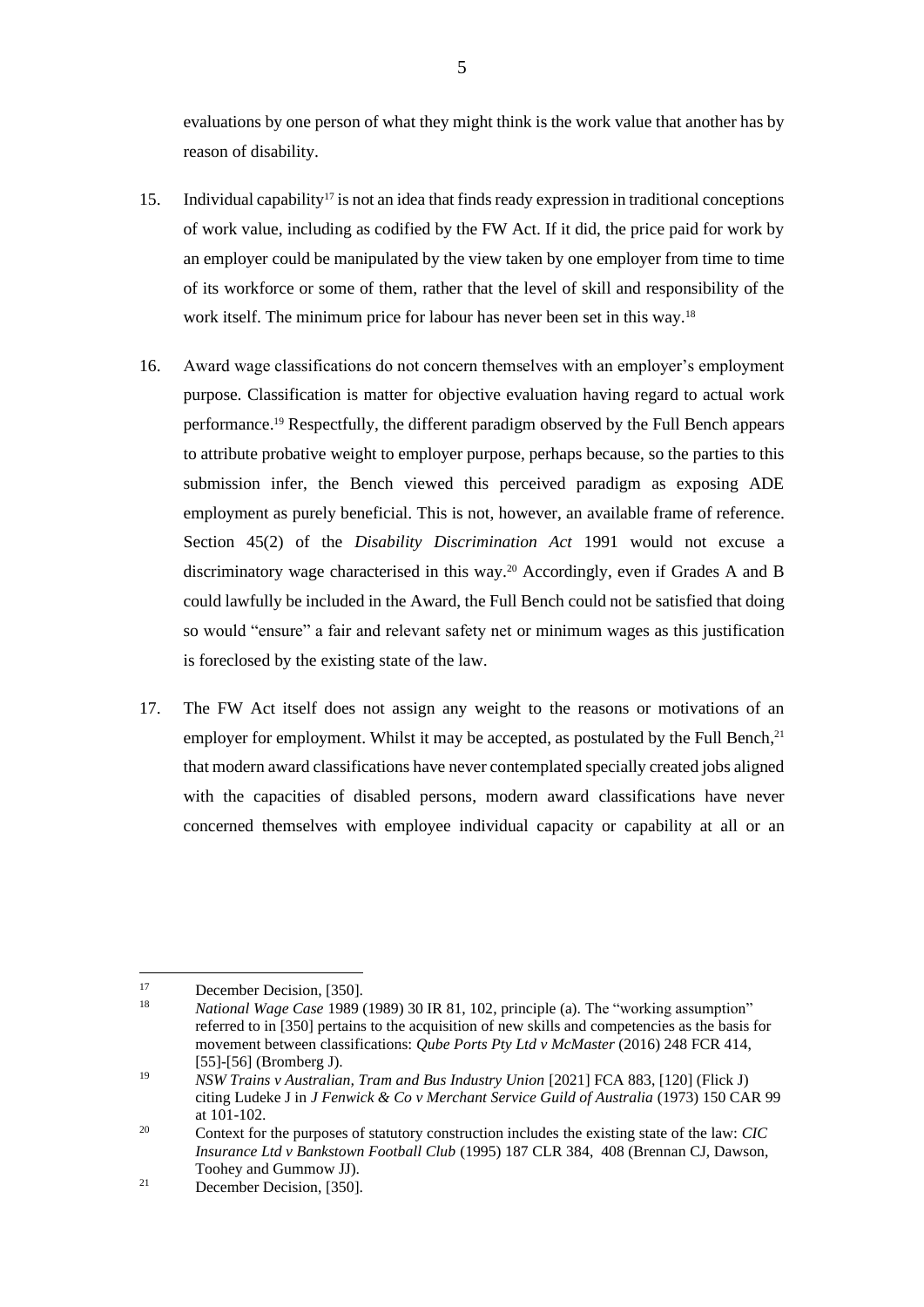employer's reasons for selecting the skills it wishes to include in its workforce.<sup>22</sup> These are matters about which the instrument is agnostic.

18. The Full Bench should not alter the Award to include the Grade A and B classifications and their related provisions in the face of evidence that those provisions could result in inaccurate and inconsistent classification for employees with a disability.

#### **Clarity**

- 19. Grades A would apply to a "simple" task or tasks consisting of three sequential steps or sub-tasks. Grade B would apply to more than three sequential tasks or sub-tasks. Grade 2 applies to a "basic" task or tasks in accordance with defined procedures. Relevant ordinary meanings of "simple" include "easy to understand, deal with" and "not complex or complicated." A relevant ordinary meaning of "basic" is "something that is basic or essential."<sup>23</sup> Neither readily distinguishes the classifications on the basis of skill, as an aspect of the work value reasons stipulated by section 156(4). Neither justifies a work distinction that justifies the 80% and 33% difference in pay between Grades A and B (as currently proposed) and Grade 2. The distinction is based on the number of required tasks or sub-tasks. The concept of a "simple" and "basic" task and the concept of a "sub-task" are left to the employer to discern, despite the pay consequences of this for the employee. There is a risk of classification based on the lowest skill designated as a worker's work at the time of classification with the effect that the worker is remunerated for all the work they subsequently deliver at the rate fixed for Grade A. The classifications become the maximum rate of pay, not a minimum. This would perpetuate a wage injustice and allow the employer to retain the value of productive output it has not paid for.
- 20. In an industry characterised by a very wide diversity of work, there is no obvious justification for insisting upon three sequential steps or subtasks as the dividing line between a valuation that doubles the rate of pay for the classification that follows, as it does in the case of Grade B. As a matter of text, it is accepted that it is possible to observe a distinction in the level of responsibility between "regular" and "constant" monitoring. However, the practical distinction is hard to discern. Indeed, the Trial Report records the existence of staff confusion about how to interpret the meaning of "constant monitoring"

<sup>&</sup>lt;sup>22</sup> Respectfully, the Full Bench's observation also overlooks the fact that modern awards (as distinct from their classifications) have always taken account of the work effects of disability. The SWS has sat alongside modern award classifications since their inception.

<sup>23</sup> Macquarie Dictionary, online edition.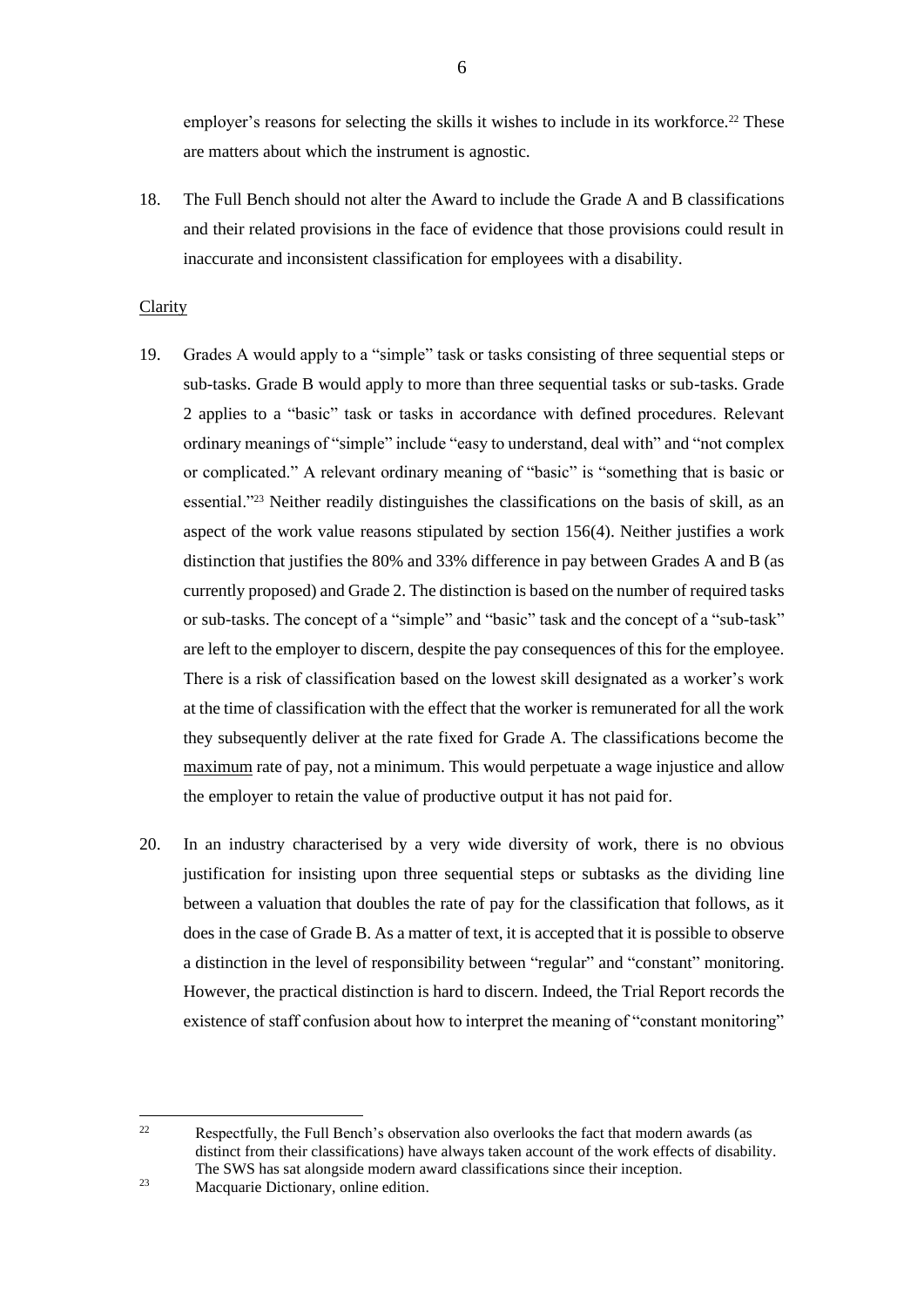and "direct supervision."<sup>24</sup> These fine distinctions do not "ensure" stability in award based classification or simplicity and suggest that they are not "easy to understand."<sup>25</sup>

21. The Full Bench has insufficient information about the nature of work across the Australian ADE industry to devise new work classifications for employees with a disability. The Bench should not authorise individualised assessments to intrude into classification. The personal attributes of a worker are normally matters that bear on whether to employ at all or to maintain employment.<sup>26</sup>

### **Quantum**

- 22. The issue of what the quantum of Grades A and B should be is not addressed by the Trial Report, save to identify that the wages approach of the Full Bench would, for most of the employee sample, result in a small wage increase.
- 23. The current proposal fixes \$7 per hour for Grade A and \$14 per hour for Grade B. The December Decision does not identify the basis for this proposal. It may be inferred that at least for Grade A the quantum is derived from the observation of the Full Bench that "the evidence demonstrates that supported employees under the SES Award earn, on average, about \$7 per hour."<sup>27</sup> This seems to be reflected in the Trial Report.<sup>28</sup>
- 24. The Full Bench has observed that clause 14.4 of the Award in its current form does not meet safety standards.<sup>29</sup> ADE employees are currently the lowest paid of any employee under the modern award system. It follows from what the Full Bench has said that the price of labour for this group of award reliant employees does not reflect award standards. The wages tools currently embraced by clause 14.4 of the Award have enabled ADE employers to, in effect, create a market price for labour that has baked in disadvantage. It would perpetuate wage injustice to replicate the substandard price of labour flowing from the failure of ADE wages to meet safety net standards.
- 25. The obligation of the FWC under section 134(1) is to "ensure" a fair and relevant safety net standards. Several observations flow from this:

<sup>&</sup>lt;sup>24</sup> Trial Report, page 86.<br>
<sup>25</sup>

 $\frac{25}{26}$  Section 134(1)(g).

There is no suggestion that ADE employers do not have, or would not in an appropriate case utilise, their ordinary rights as an employer to address inadequate work performance. For example, under the *Bedford Employee Enterprise Agreement* 2017, disciplinary action may be taken for under performance. Termination of employment is available: clauses 29 and 30.  $\frac{27}{28}$  [253].

<sup>&</sup>lt;sup>28</sup> Trial Report, table A37, page 161.<br>
December Decision [342]

December Decision, [342].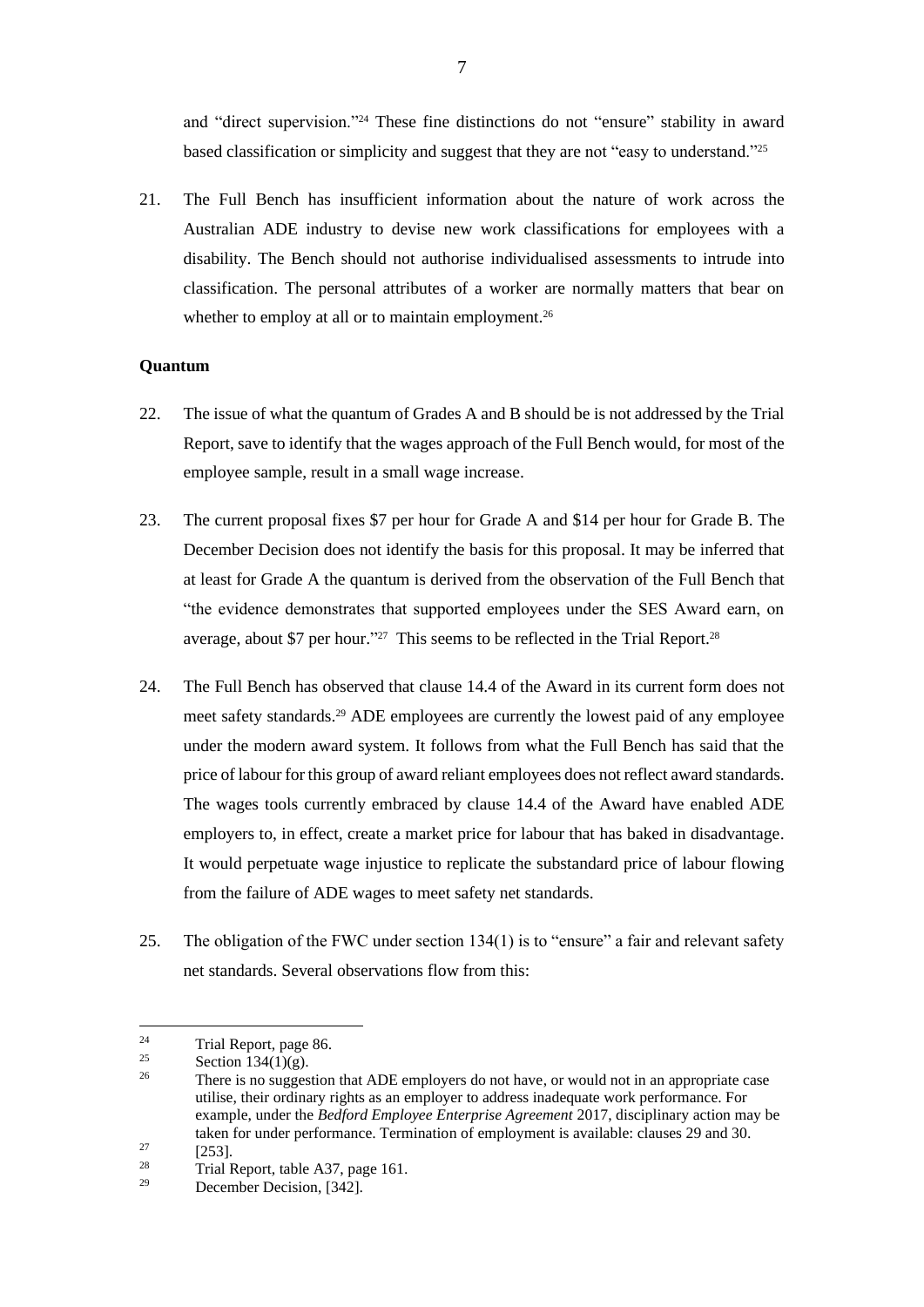- (a) The existing sub-standard wages of ADE employees cannot guarantee a modern award instrument that establishes a safety net for employees that conforms to the FW Act.
- (b) No comparative methodology has emerged that would justify a derogation from existing principle concerning the fixation of minimum wages. Indeed, existing principle deprecates an award by award approach to minimum wage fixation based on considerations of fairness and stability. Additionally, the observed outcome of ADE staff referred to in the trial evaluation report that classification could result in multiple award grades engages the concern that the award specific approach to minimum wages contemplated by the wages structure proposed in the December Decision would distort relativities and might lead to disparate wage outcomes for award reliant employees with similar or comparable levels of skill.<sup>30</sup>
- 26. The object of minimum wages instruments is to lift the floor of wages.<sup>31</sup> Grades A and B would, as currently framed, would not achieve that object.
- 27. Both section 134(1) and section  $284(1)(e)$  identify fairness as a quality that must attach to the minimum wages the FWC has ensured as part of the award safety net. This is a comparative idea. The Grade A and B terms would not establish any relativity with other award rates enjoyed by other award reliant Australian employees. This is inconsistent with principle.<sup>32</sup>
- 28. Further, section 284(1)(e) prescribes a minimum wage objective as, "providing a comprehensive range of fair minimum wages to junior employees, employees to whom training arrangements apply and employees with a disability." <sup>33</sup> Considerations of fairness necessarily invite comparisons when determining whether the Grade A and B terms would contribute to the range of minimums contemplated by section 284(1)(e). Having regard to the way in which minima are fixed for non-disabled workers, disabled workers not employed by ADEs, junior workers and employees to whom training arrangements apply, the Grade A and B terms are anomalous and comparatively unfair for at least two reasons.

<sup>30</sup> *Re Annual Wage Review 2012-13* (2013) 235 IR 332 at 352–353 [77].

<sup>31</sup> *Re Annual Wage Review* (2018) 279 IR 215, [478].

<sup>&</sup>lt;sup>32</sup> *Paid Rates Review* (1998) 123 IR 240, 253.<br><sup>33</sup> *EW Act s* 284(1)(a)

*FW Act*, s 284(1)(e).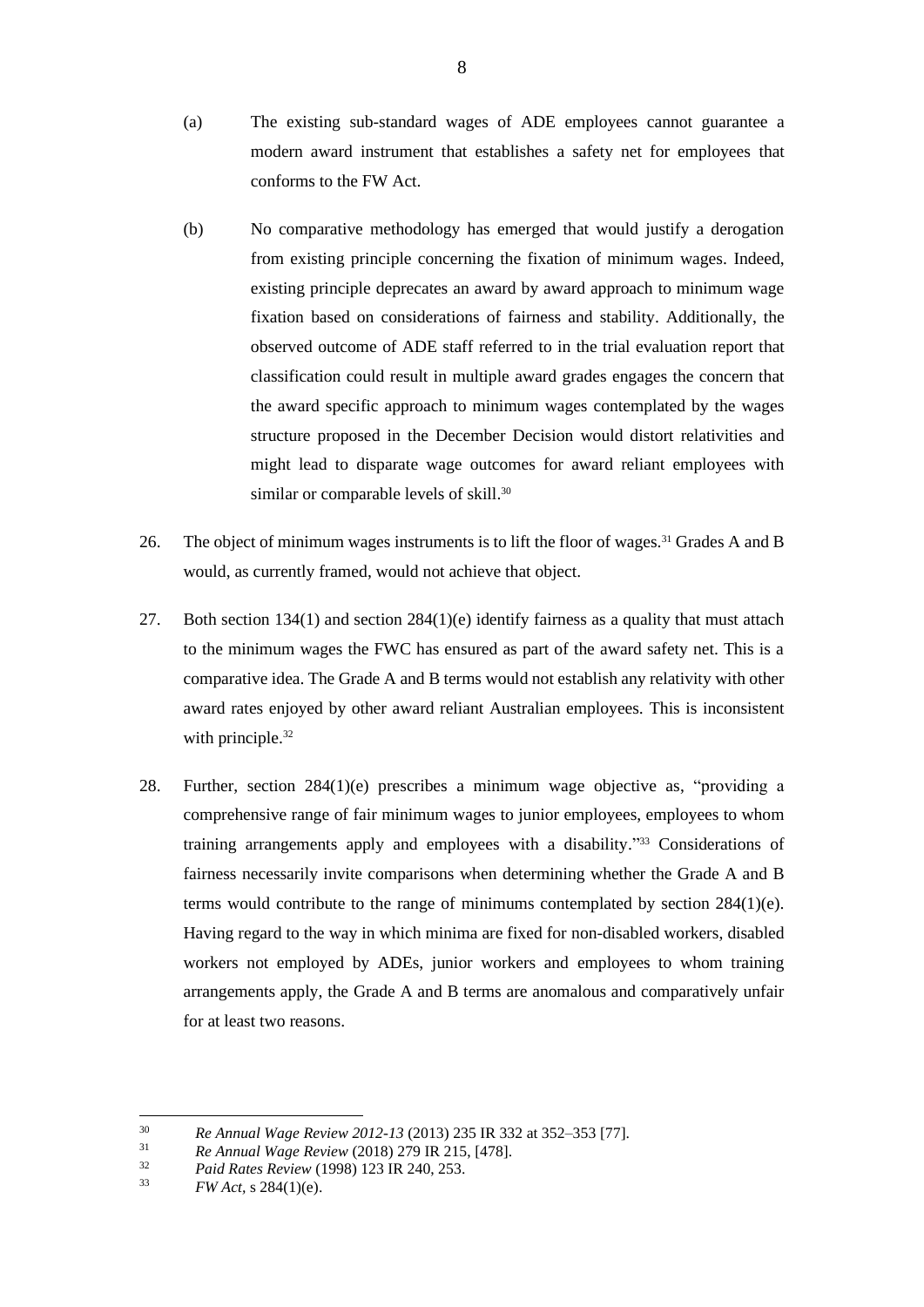- (a) Workers with a disability working in ADEs who are classified in Grades A or B would not have a wage fixed relative to other award rates, and would be subject to wage classification that takes account of individual capacities as well as individual productive output. The result is a lower wage base and lower actual remuneration worked out from that base.
- (b) The Grade A and B terms would authorise a lower minimum base in all circumstances for the affected worker, including in the event that non-disabled workers did the same work as they did. Grade A and B could only be engaged in respect of workers who satisfy the impairment criteria of the SWS. The default position for everyone else is Grade 2. If both sets of workers do the same kind of work there is no value distinction. There is evidence that this occurs in the statements of Mr Greer and Ms Smith who, as supervisors, have observed the performance of work at a number of ADEs, and who make statements that in many ADEs the same work may be performed by supported employees as well as workers without a disability. Mr Grzentic gives evidence of the same observation.<sup>34</sup> Even if the disabled worker's productive output is less than the nondisabled worker in performance of the same work, the remuneration for this work is calculated from a much lower base for the disabled worker for reasons that include disability.
- 29. These matters demonstrate why there is no utility in the FWC giving consideration to revaluing ADE work on a basis that derogates from the settled industrial meaning of "minimum wages." Doing so could not confer the guarantee that section 134(1) of the FW Act requires, and for the affected employees may also have the effect of undermining the benefit of the annual wage review conducted under subdivision B of Part 2-6 of the FW Act. Unless properly fixed, the absence of a uniform relativity linkage with other award rates may impair the FWC's ability to apply the benefit of annual wage reviews to Grade A and B employees.

### **Alternative Grade 1 approach**

30. The Full Bench should conclude that:

<sup>34</sup> Witness Statement of Walter Grzentic, [33].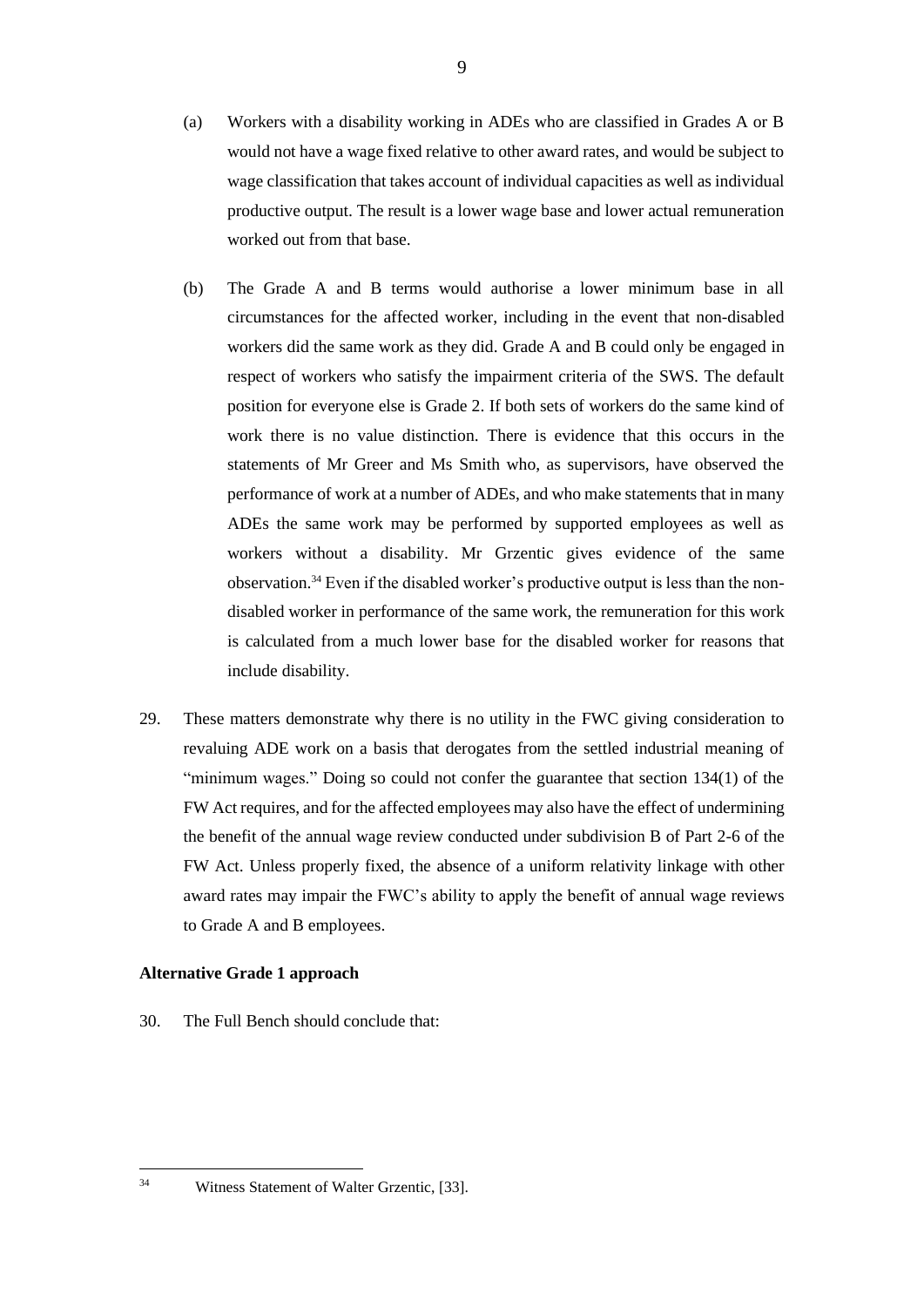- (a) The gateway requirements in proposed clause B.1.1 of annexure A to the March Decision are unstable and do not have a sufficient factual basis in actual work required and performed in ADE employment to sustain them.
- (b) The work descriptions for Grades A and B are too narrow and do not adequately distinguish between what might amount to, "simple" (Grades A and B) work as distinct from "basic" work (Grade 2). Indeed, the evidence apparent from the trial evaluation report renders that distinction illusory. The Full Bench cannot be satisfied that there is a consistent, uniform, practice for the industry as a whole that corresponds with, and supports, the general finding contained in [248] of the December Decision. There is evidence against this finding as a premise of classification.<sup>35</sup>
- (c) The proposed removal of indicia from Grades 1 to 7 would render the classification exercise more opaque, although the employee parties to this submission support the alignments that would be included for each of the grades where those alignments are proposed.
- (d) The wages approach canvassed in the December Decision would not result in a minimum wage for employees with a disability within the settled meaning of that phrase.
- 31. These conclusions stand in the way of a finding by the Full Bench that it is necessary to include the Grade A and B classifications in the Award.
- 32. It is submitted that there is no need for new classifications at all. A Full Bench in [2010] FWAFB 1980 (Giudice J presiding) identified a method in a case where, due to disability, an individual worker's capacity did not, after training, rise to the skill level comprehended by Grade 2. The Bench concluded that Grade 1 of the Award could continue to apply in this event on an ongoing basis. At the time, the Award ostensibly provided for such an outcome.<sup>36</sup> This no longer appears to be the case. The text of the Grade 1 descriptor in annexure A to the March Decision would require alteration, albeit that the necessary textual changes would be minimal.
- 33. The Full Bench approach to Grade 1 is to be preferred for the following reasons:

<sup>35</sup> Witness statement of Walter Grzentic, [33]-[34]; Witness statement of Sharon Dulac, [13]- [14].

<sup>36</sup> [2010] FWAFB 1980 at [18] – [19].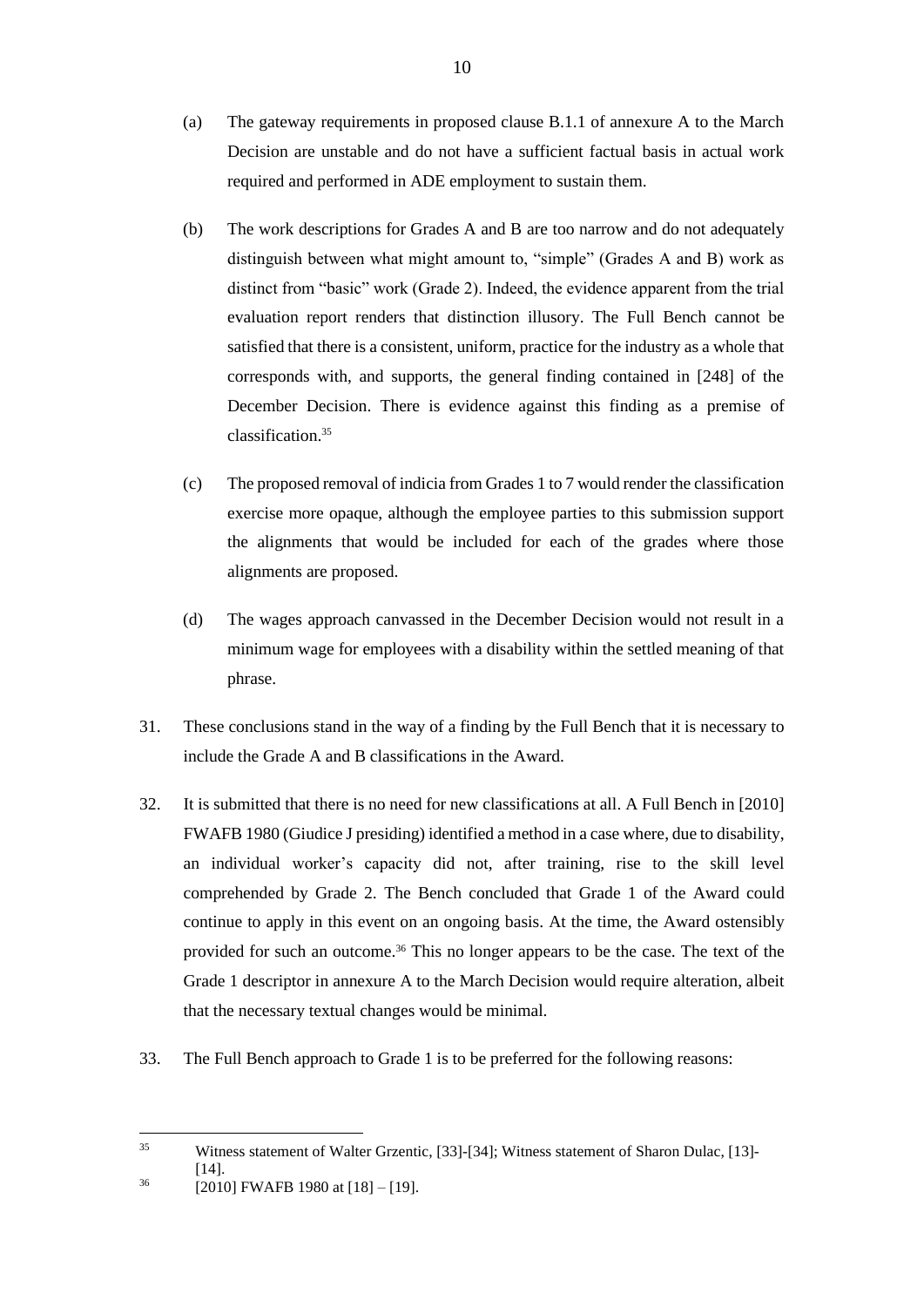- (a) It carries less of a risk of marginalisation through under-classification, a matter that the Full Bench was concerned about in [2010] FWAFB 1980 at [18] and arises here on the outcomes of the Trial Report.
- (b) It does not depart from the architecture of the present wage setting scheme, which involves classification of work. It would operate within the existing parameters of the Award and the FW Act.
- (c) Classification at Grade 1 for a period exceeding the initial three months (unlike classification at Grades A and B) still carries with it an impetus to train the worker in a way that assists them to positively progress through the classification structure.
- (d) Classification responds to the skills the employee manifests in productive output in response to training. If new skills are acquired, progression occurs in a manner that is consistent with principle.<sup>37</sup>
- (e) It would fix a minimum wage for employees with a disability in a manner that is consistent with the settled meaning of "minimum wages." Employees pay would be determined in the same way as the Second Special National Minimum Wage, albeit that the SWS would in the form contained in schedule D to the Award. Grade 1 has a stable, transparent and consistent relativity with the National Minimum Wage, including for the purposes of Annual Wage Reviews.
- (f) The approach is simple and stable.
- 34. This approach would permit retention of the SWS in the modified form included in the Award and align this Award with all other modern award instruments and the second special National Minimum Wage order in their application to the "employee with a disability" cohort of worker.
- 35. No fundamental flaw was discerned with the SWS by the authors of the Trial Report. The recommendation is for clarifications and adjustments.<sup>38</sup> One ADE who uses the SWS told the authors of the Trial Report that the trial had improved the accuracy of its benchmarking and assessments.<sup>39</sup> The authors of the Trial Report record that 85% of

<sup>37</sup> *Qube Ports Pty Ltd v McMaster* (2016) 248 FCR 414, [55]-[56] (Bromberg J).

 $\frac{38}{39}$  Trial Report, page 13-14.

Ibid, page 127.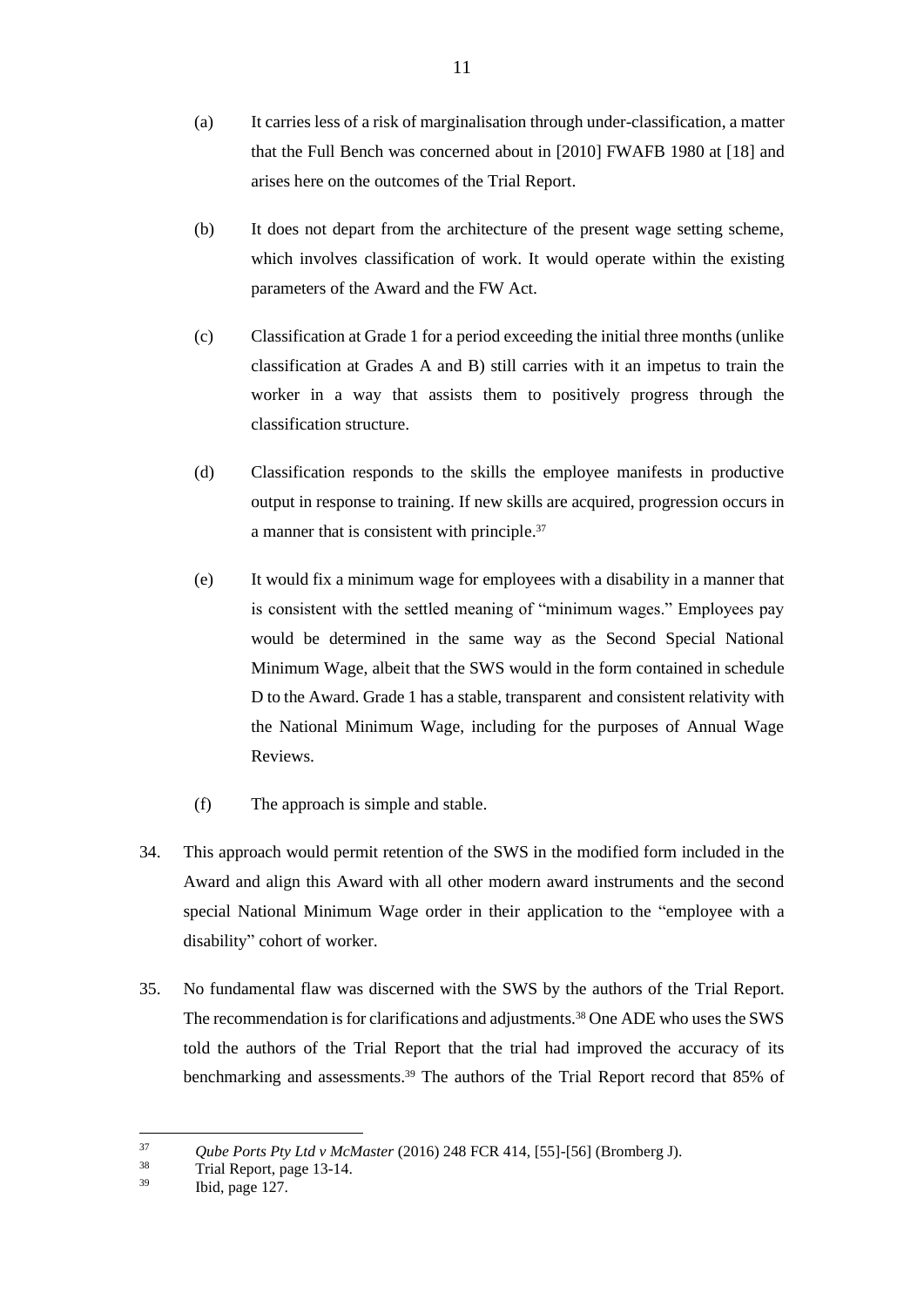ADE staff, management representatives and SWS independent assessors considered that the SWS was consistently applied.<sup>40</sup>

## **Operative Date**

- 36. ADE employers have had the benefit of wage tools this Full Bench has concluded do not meet FW Act standards for more than 2 years. It is apparent from the trial evaluation report that there are at least 5 ADE employers that are utilising the SWS for wage determination. <sup>41</sup> The report does not say for how long this has occurred. It is assumed that the SWS in the modified form contained in schedule D is the method being used. This has formed part of the Award since 2017. The fact the SWS is being used by ADE employers undermines any suggestion that ADEs, as an industry, would necessarily be extinguished if the SWS applied to properly fixed minimum rates became the Award standard. So do the matters referred to by the parties to this submission in their position paper under the heading "The impact and relevance of overall labour costs." A similar conclusion arises from evidence that there are ADEs who use other modern awards to employ labour. Mr Grzentic gives several examples. <sup>42</sup> Ms Duluc's evidence is that she is aware of ADEs who pay the national minimum wage and remain viable.<sup>43</sup>
- 37. Subject to power, the FWC should set a short operative date for a varied award. There is no justification for allowing ADE employers to retain substandard wages for an extended period.

20 May 2022

M. Harding SC S. Kemppi

<sup>&</sup>lt;sup>40</sup> Ibid, page 87, paragraph 5.2.<br><sup>41</sup> Ibid, Table  $\lambda$ 3, page 138

<sup>&</sup>lt;sup>41</sup> Ibid, Table A3, page 138.<br>Witness statement of Well

<sup>&</sup>lt;sup>42</sup> Witness statement of Walter Grzentic, [19].<br>
<sup>43</sup> Witness statement of Sharon Dulue, [0].

Witness statement of Sharon Duluc, [9].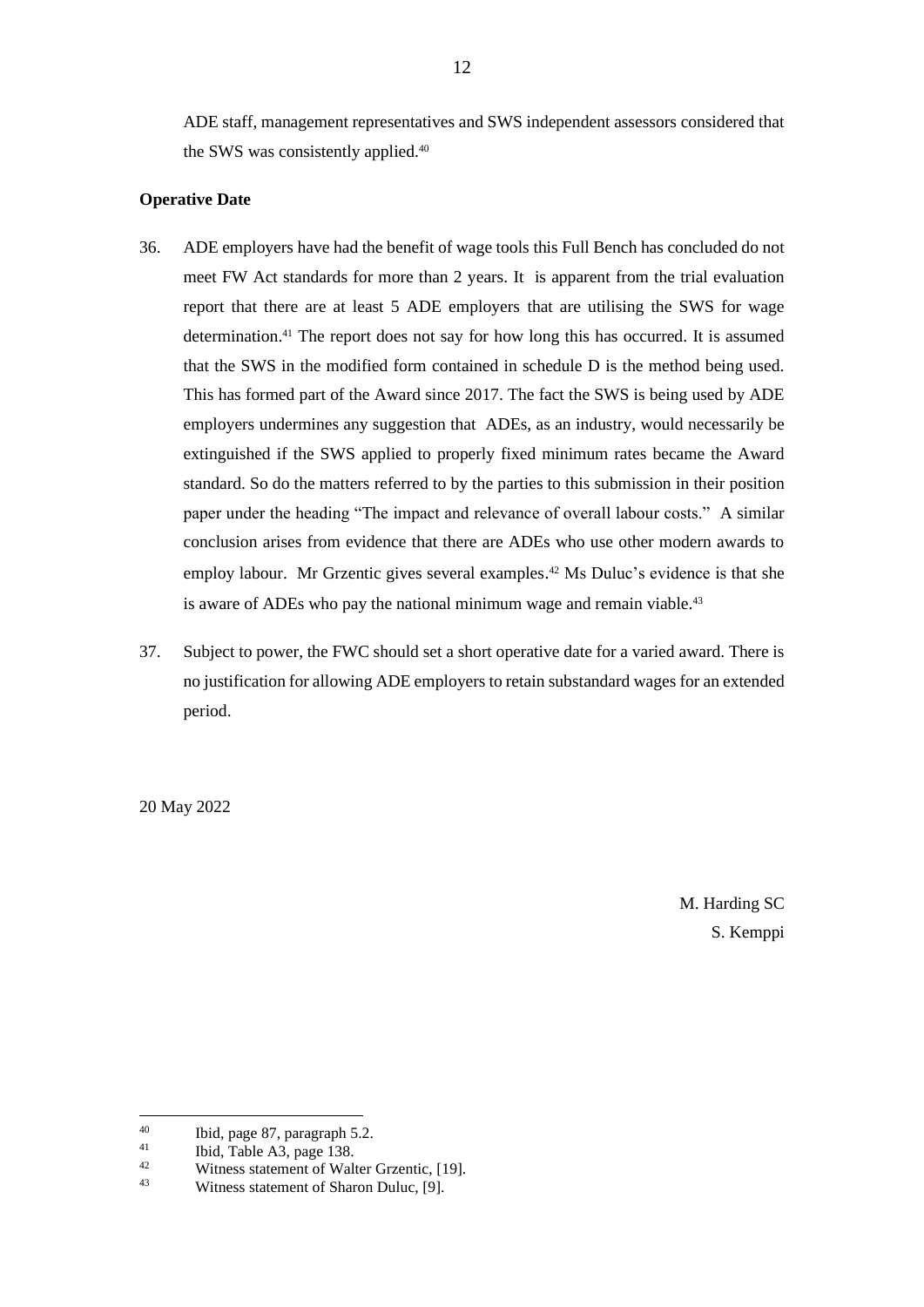# **IN THE MATTER OF A REVIEW OF THE SUPPORTED EMPLOYMENT SERVICES AWARD 2010**

Fair Work Act 2009 s 156 – 4 yearly review of modern awards

# **WITNESS STATEMENT OF KATE LAST**

I, Kate Last of work address , state as follows:

## **Introduction**

- 1. I am currently employed by Endeavour Foundation, in their Keon Park factory, as a packer on a production line, on a part-time basis. I commenced in this role on 2 May 2011 at Scope which was taken over by Endeavour Foundation. I am not sure what year this happened.
- 2. Endeavour operates disability services businesses throughout Queensland, NSW and Victoria. Endeavour employs people with disabilities, who earn a low wage. I am a supported employee.
- 3. I know that as a supported employee, I am employed under the Supported Employment Services Award. I know this because I have been told in employee meetings. I know that I am paid a lower wage than other workers on the production line, such as other workers and supervisors, who do not have a disability.

## **Work Performance at Endeavour Foundation**

- 4. I am a production employee. The work I do is on a production line in a factory environment.
- 5. There are supervisors that oversee the work on the production line(s). There are also team leaders (which I used to be). Team Leaders are supported wage employees who are tasked with maintaining production line workflow by assisting workers who may have fallen behind to get back on track. They also help provide instructions and demonstrate how to do production line tasks to other workers and assist with supervisor duties if the supervisors are absent.
- 6. Mel (the factory manager) who oversees the floor and Carole (a supervisor) are the main lines of authority. They are the ones who tell us what to do.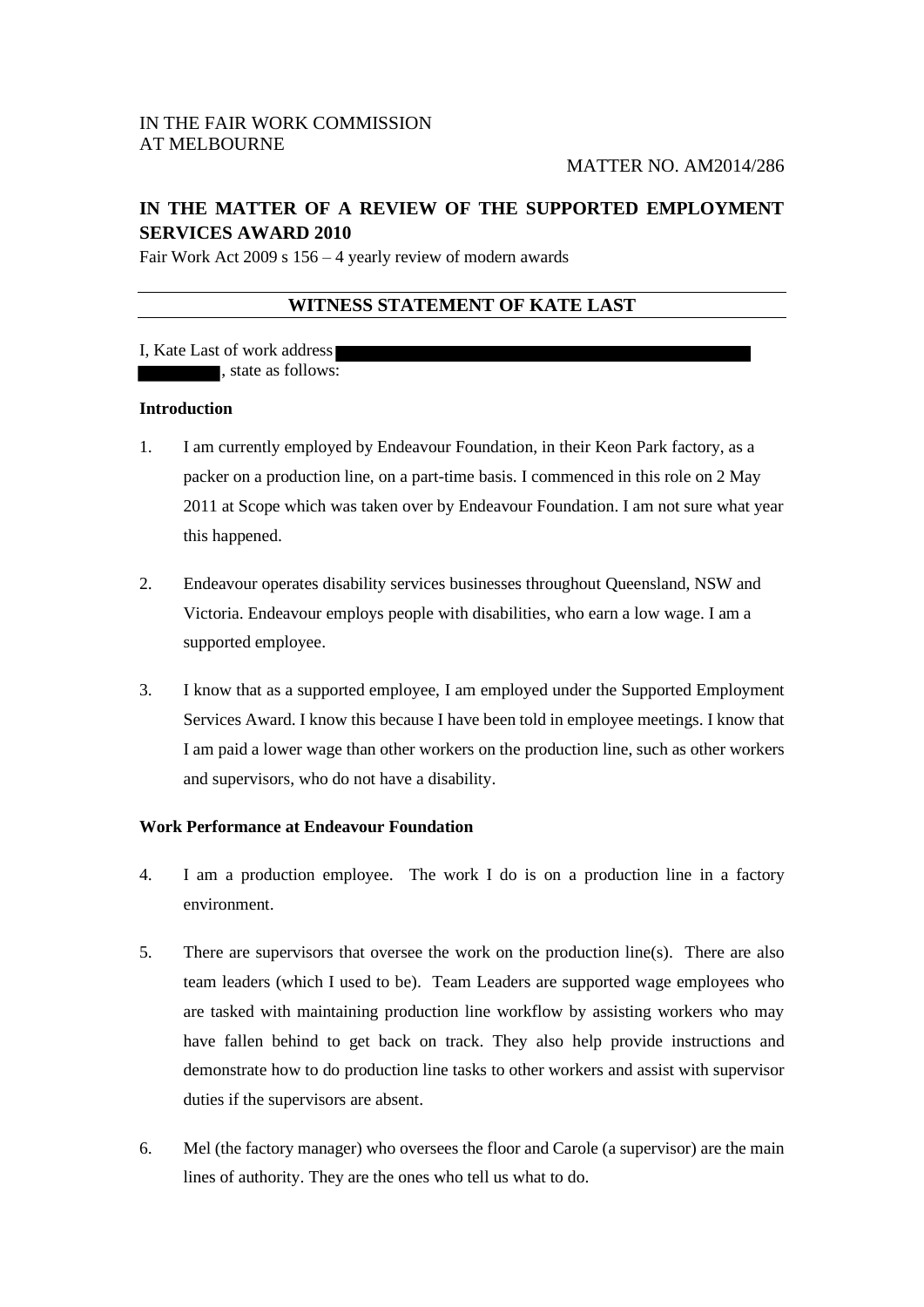- 7. At the commencement of each shift I am told by the supervisor what task or job I am to do for that shift. I cannot choose what to do or change to a different duty. The allocation of tasks does not cater for any of the employees' needs.
- 8. One example of the work I do is packing sugar sticks into boxes. I sometimes weigh the sugar sticks because I am faster than some of the other employees. We also pack twelve (12) boxes into one big box to be loaded onto the pallets. I understand that the pallets are then sent to supermarkets or other retailers where the products are sold. We pack the products according to the instructions we are given.
- 9. I have been a Team Leader in the past and regularly assisted with team leader duties in my role. I tended to help other workers with their production line duties when I saw they were having difficulty. For example, on the sugar packing production line, I have done this by: assisting other employees with stacking and ordering boxes; providing more sugar packets for those who have run out, and grabbing more boxes for co-workers in wheelchairs. I have also tapped and closed up packaging on behalf of co-workers who may have fallen behind to get them back on track.
- 10. My roommate, Kerri-Anne, who also works with me, has done the same job nearly every time that she has worked on the floor. That job involves measuring piece of string which are used to hold salami together. Kerri-Anne was not allowed to swap this job for another duty after she asked to change.
- 11. From what I see at work, Endeavour does not put the employees on jobs that they can do. It is all about the job that Endeavour wants done - such as packing sugar sticks or muesli bars into boxes. We, as the supported employees, do not have a say as to where we work or what job we are given.
- 12. In 2008, I was sacked from the ADE. I had been working as a Team Leader but experienced difficulties because there were adjustments made on the packing line. These adjustments were changed quite quickly. My supervisor thought I was deliberately defiant, but my brain struggled to comprehend the change in information that quickly. Because of this, I was sacked. I challenged the sacking and was eventually reinstated, but it took 3 years for this to happen.
- 13. During or around August 2019, I was assaulted by a co-worker on two occasions. I have not worked following the second time. I am now on WorkCover.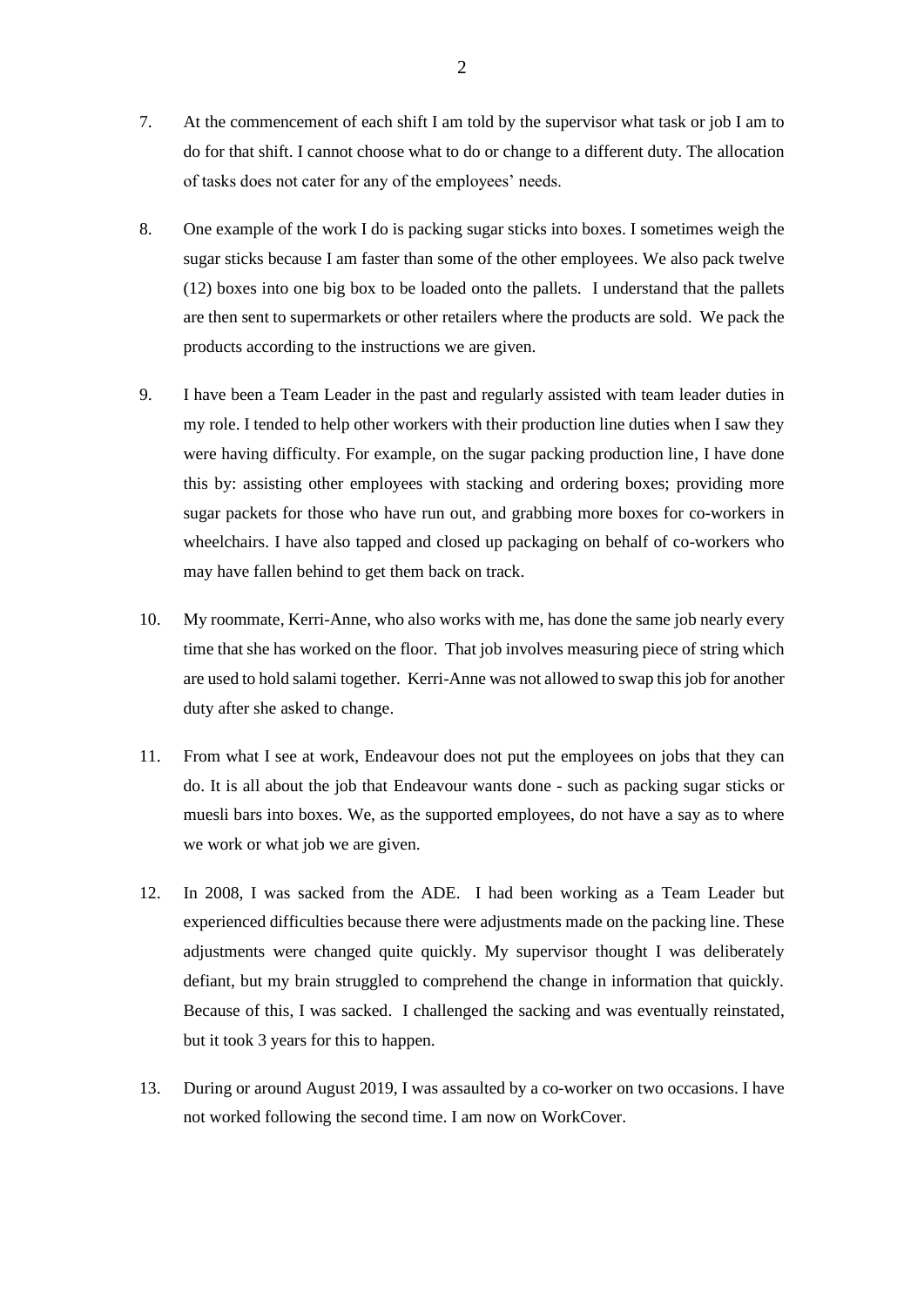14. Due to the COVID pandemic, I have been unable to work. We are now in the process of arranging my return to work with my employer, my advocate and the insurer. This is possible following the removal of the strict working conditions that occurred due to the pandemic

3

#### **Disability**

- 15. I have an intellectual disability. I can read, write and verbalise my emotions. I have difficulty retaining information which I describe as an 'invisible intellectual disability'. Once I understand the information relating to a task, I can complete the task but sometimes I need the task to be reiterated for memory purposes.
- 16. I think there are twenty (20) employees on each belt. I work with people who have a range of disabilities, including autism, non-verbal disabilities and physical disabilities (e.g. wheelchair bound). The skills each employee has ranges from being able to work independently to requiring substantial assistance or being limited to one task.
- 17. I would like to be a team leader once again. My employer does not believe I am capable for this role however I believe that I am, provided I get the necessary training and support. Support would mean training to perform any new duties and routines. Necessary support for me is ensuring that the new routine is reinforced through reminders, supportive coworkers, and positive reinforcement.
- 18. When I first started working in the factory, I was paid \$2 per hour. I know my wage depends on how productive I am. At the moment, I am on about \$8 an hour. Even though I and some of my co-workers might face difficulties in a non-supported employment role, I believe that I am not paid the amount I deserve for my time and effort in my role at the factory. I do not believe that this is fair.
- 19. I am worried that the low wages I do receive might be lowered even more in the future. It is difficulty not knowing how much I am to be paid in the future as I have to pay bills.
- 20. I made this statement by telling Jery Goebel and Kairsty Wilson from the AED what I wanted to say. Ms Wilson and Mr Goebel then read out the contents and asked me if I agreed with them – which I did.

Kate Last

Friday, 20 May 2022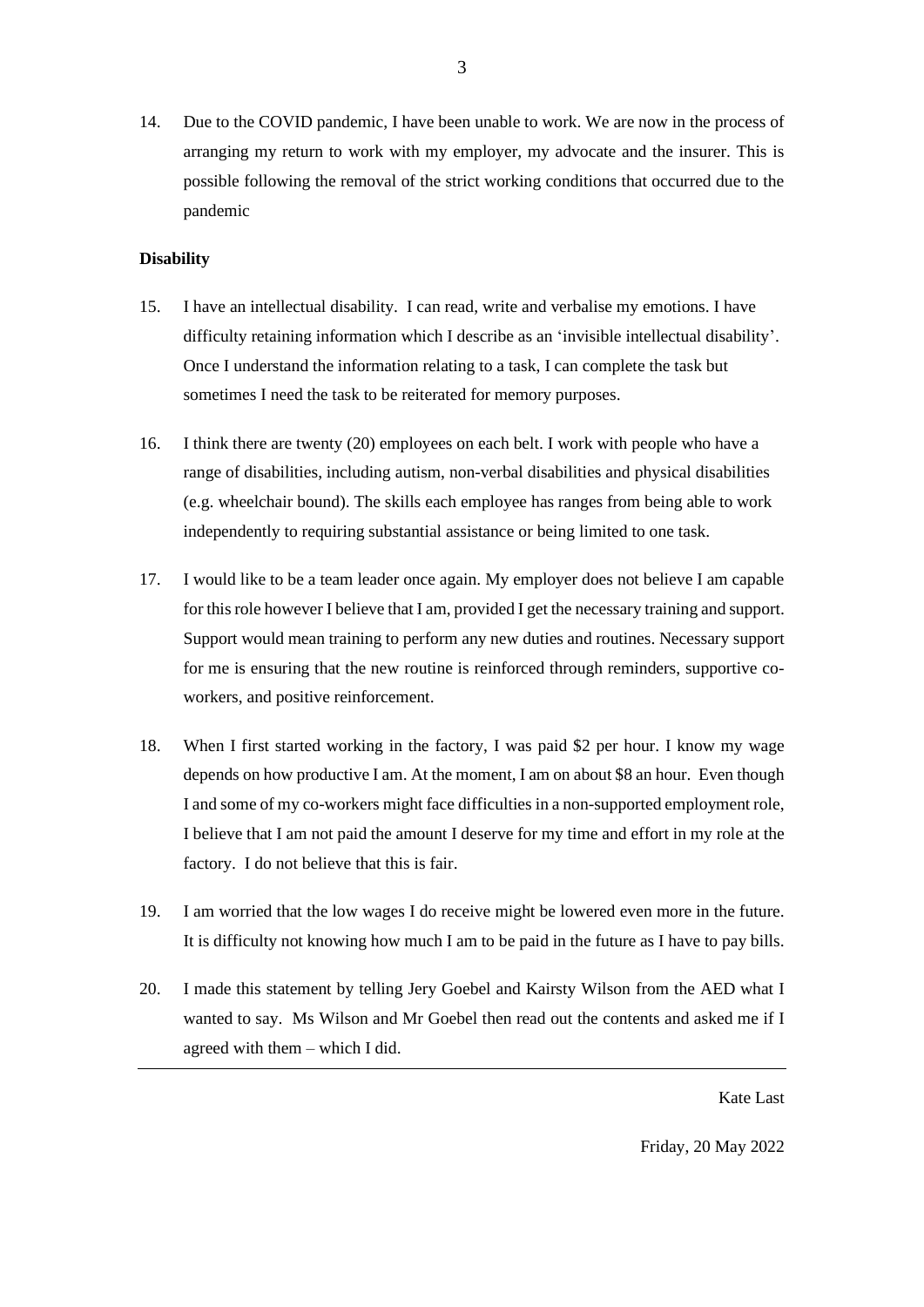# **IN THE MATTER OF A REVIEW OF THE SUPPORTED EMPLOYMENT SERVICES AWARD 2010**

Fair Work Act 2009 s 156 – 4 yearly review of modern awards

## **WITNESS STATEMENT OF DONALD GREER**

I, Donald Greer of work address

state as follows:

### **Introduction**

- 1. I am currently employed by Minda Incorporated as a vocational services officer on a permanent, full-time basis. I started working for Minda in around 2004, initially in their Blackwood assisted living facility, and since around January 2006 within their commercial enterprises division.
- 2. My employer, Minda, is a disability services organisation that operates throughout South Australia. To my understanding, Minda owns or is associated with another organisation called SA Group Enterprises, and the two organisations operate at least somewhat jointly with some employees interchangeably being described as working for one or the other.
- 3. Sometimes, people who perform my job are called "team leaders" rather than vocational services officers. This appears to be a difference in name only, though I have always considered myself a vocational services officer. I am employed to provide support and supervision to supported employees, as well as meeting production requirements.
- 4. Minda and SA Group Enterprises to my knowledge operate a number of different businesses that employ people with disabilities on a supported wage, typically referred to as supported employees, in a range of different occupations and industries. They also employ staff like me to provide support and supervision to these supported employees.
- 5. I work within packaging services, one of the various services that Minda and SA Group Enterprises operate. Within packaging, there are approximately 170 supported employees, some of whom are part-time and others are full-time. There are approximately 10 staff in management and administration. There are also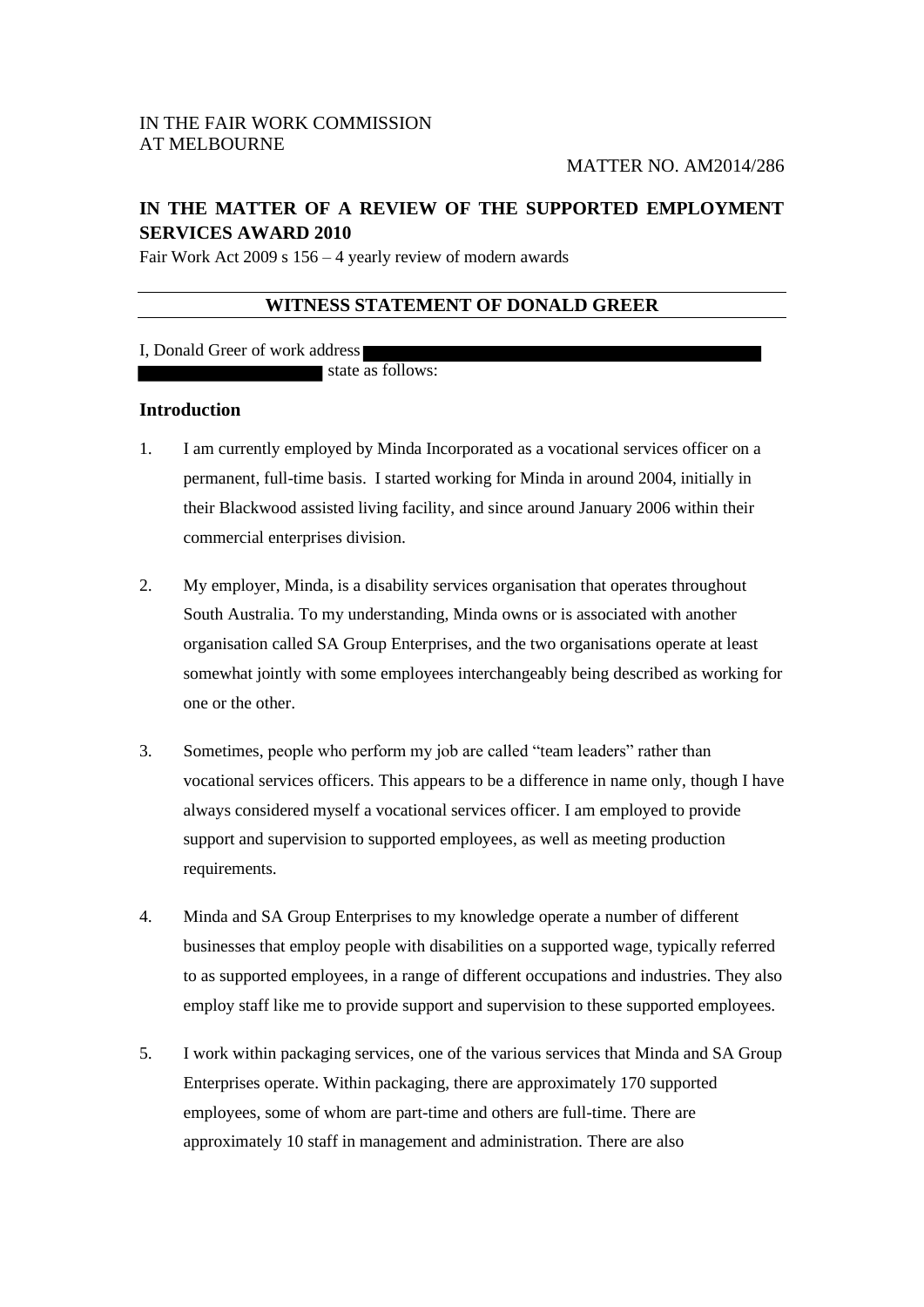approximately 15 support staff, including vocational services officers / team leaders, and "line leaders".

- 6. Line leaders are workers who are employed for production purposes. Line leaders are non-disabled workers who perform the same work as the supported employees The purpose of hiring Line leaders is to ensure that we can meet our production deadlines for the jobs that are required to be done.
- 7. To my knowledge, line leaders are not required to have any qualifications with regard to disability support work, unlike vocational services officers. They do not perform the supervisory or support functions for supported employees that we do, only production work (which, as stated above is identical in character to the work performed by workers in supported employment).
- 8. I am employed under *the Minda Incorporated Enterprise Agreement No. 9, 2016*.
- 9. The supported employees I work with are employed under the Supported Employment Services Award. One of the reasons I know this is that I have been involved in discussions for many years about bringing workers in supported employment under the Enterprise Agreement. This has never come to pass, and so Minda's workers who are in supported employment remain under the Award. The Line Leaders that I have referred to above are also not covered by the Enterprise Agreement, and are provided wages and conditions according to the Award.

#### **Work Performance at Minda/SA Group Enterprises**

- 10. The work I do involves commercial packaging jobs for company clients of Minda / SA Group Enterprises. These jobs will vary depending on client requirements but involve the packaging of commercial products and components according to the particular instructions for the job.
- 11. For example, one of our regular customers is a major national electrical appliance company. They will send us a purchase order, which states what they require us to do for the job, including what they may require us to supply and what they will supply.
- 12. Management or administrative staff put together a work order, and the paperwork is then provided to vocational services officers, who use this to provide instructions to the supported employees on the work that they will be required to perform.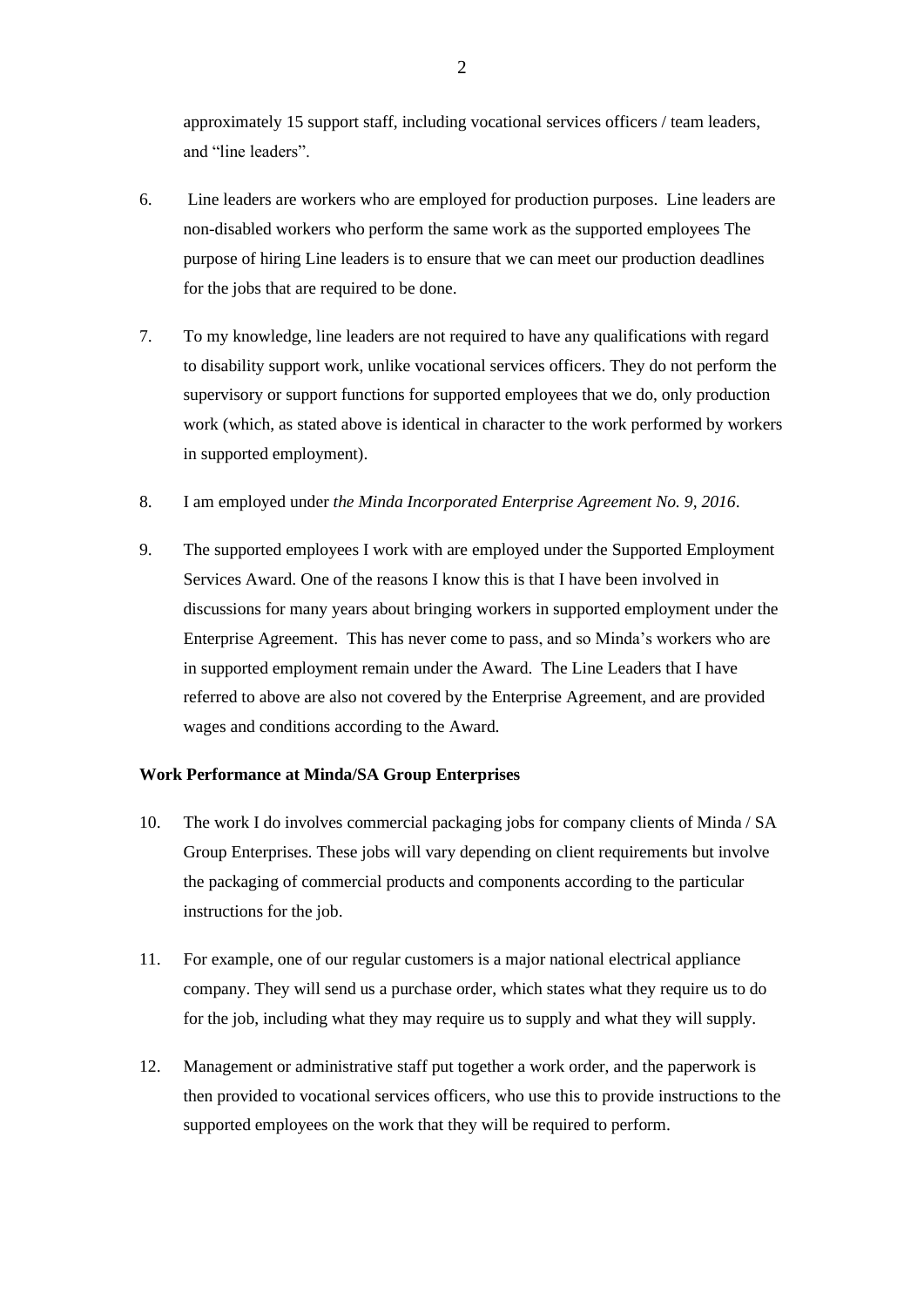- 13. In this example, the job might be to package components for light switches so the components might include screws and caps, to be packaged into small plastic bags. There might be anywhere between (for example) 1,000 or 10,000 sets of these that need to be packaged, with 4 of each component in each package.
- 14. This sort of job is required for a customer like this to operate their commercial business, so the job will have deadlines that the customer requires us to meet. The customer pays Minda or SA Group Enterprises for the packaging services that we provide, so it is important that we meet these deadlines consistently.
- 15. We typically work in groups, there is supposed to be a ratio of 2 support workers to 10 supported employees in my area, but in practice I am often working with up to 20 supported employees at a time.
- 16. Working with these supported employees involves a few different aspects, including providing general support and oversight to ensure that they understand how to perform the tasks required for the particular job we are running. This can involve giving visual cues if a supported employee is unsure, or providing assistance if they encounter any difficulty.
- 17. Some supported employees will require very little assistance or support once they know what to pack for the particular job. If a supported employee requires a lot of assistance or support, it may mean that they simply end up performing the work at a slower pace. In that case, we would usually just provide less work for them, with other supported employees or the line leaders essentially picking up any slack
- 18. If a supported employee is unable to perform the job at all, usually they will be assigned to a different job instead. This is usually at the discretion of the vocational services officer based on their observations of the work, however the different job they are assigned to will be dependent upon the other work that needs to be done at that point in time, with an aim to find something easier based on what is available.
- 19. As well as these support functions, I typically perform the same duties as the supported employees, working directly alongside them. As we have production deadlines and output requirements, I am expected and required to contribute to production as well as the supported workers.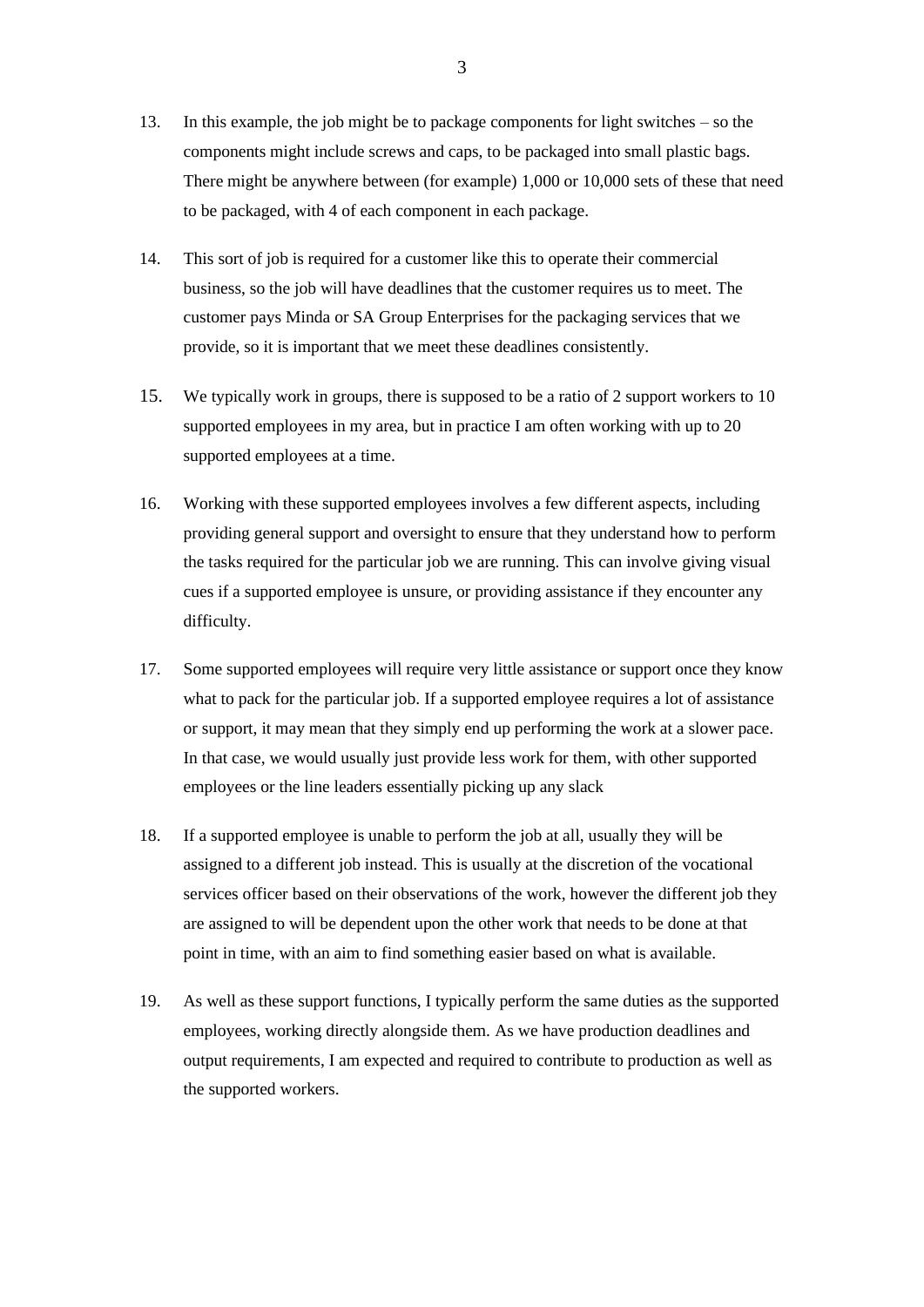### **Disability**

- 20. The types of disabilities of some of the supported employees I work with include autism spectrum disorders, foetal alcohol syndrome, Down syndrome, and various intellectual disabilities or low learning skills. I also work with some sight or hearing impaired supported employees.
- 21. In my observation, supported employees are not assigned work on the basis of the nature of their disability. Rather, they are just assigned the work and vocational services officers will work with them as needed to ensure they can perform the work.
- 22. I sometimes see supported employees disappointed that they haven't been assigned a particular job (that they may prefer to do), because they are instead assigned jobs based on the work that is required to be done for customers.

Donald Greer

Friday, 20 May 2022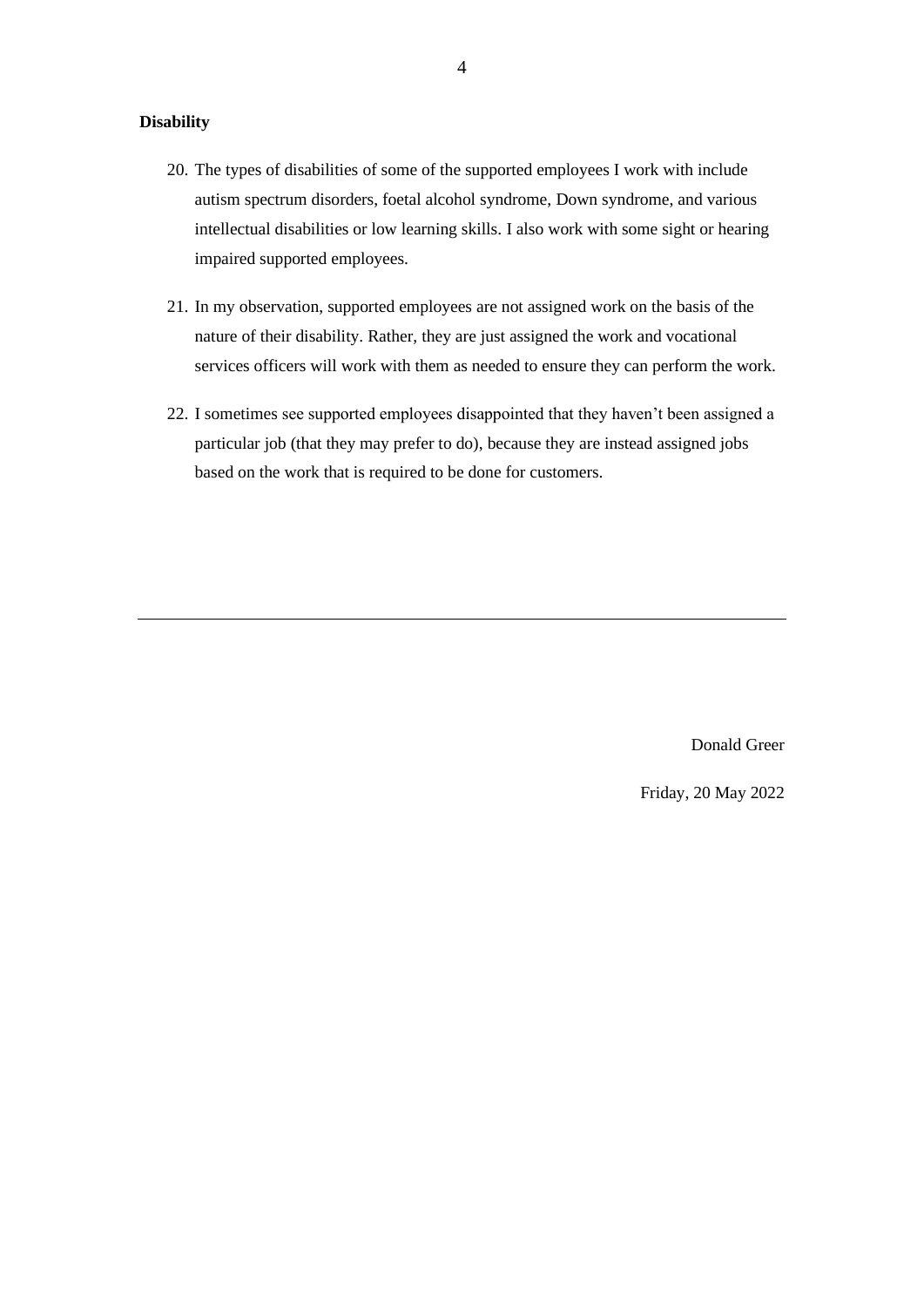# IN THE FAIR WORK COMMISSION AT MELBOURNE

# **IN THE MATTER OF A REVIEW OF THE SUPPORTED EMPLOYMENT SERVICES AWARD 2010**

Fair Work Act 2009 s 156 – 4 yearly review of modern awards

# **WITNESS STATEMENT OF ROBYN SMITH**

## I, Robyn Smith of work address

, state as follows:

### **Introduction**

- 1. I am currently employed by Minda Incorporated, as a vocational services officer on a permanent, full-time basis. I commenced in this role in approximately 2015, prior to which I was a disability support worker with Minda since around 2009.
- 2. Minda operates disability services businesses throughout South Australia, alongside another organisation called SA Group Enterprises that I understand it is associated with. These organisations employ people with disabilities, who earn a supported wage and who are typically referred to as supported employees.
- 3. I am employed under the Minda Incorporated Enterprise Agreement No. 9, 2016.
- 4. The supported employees I work with are employed under the Supported Employment Services Award. I know this because I am aware that the idea of bringing supported employees under the Enterprise Agreement has been discussed at the workplace but has not happened so far.

## **Work Performance at Minda/SAGE**

- 5. I work within packaging services. We perform commercial jobs for company clients, involving packing items, or in some cases unpacking and repacking items to specific requirements. Repacking might need to happen because items were not previously packed to requirement, or sometimes because new labels need to be added to components or because customer requirements have changed.
- 6. One example of a client is a company that makes pet treats. A typical job for them might be packing a certain number of pet treats into bags. This is a job that the pet treat company would pay Minda or SA Group Enterprises to perform by a certain deadline required for the client's business.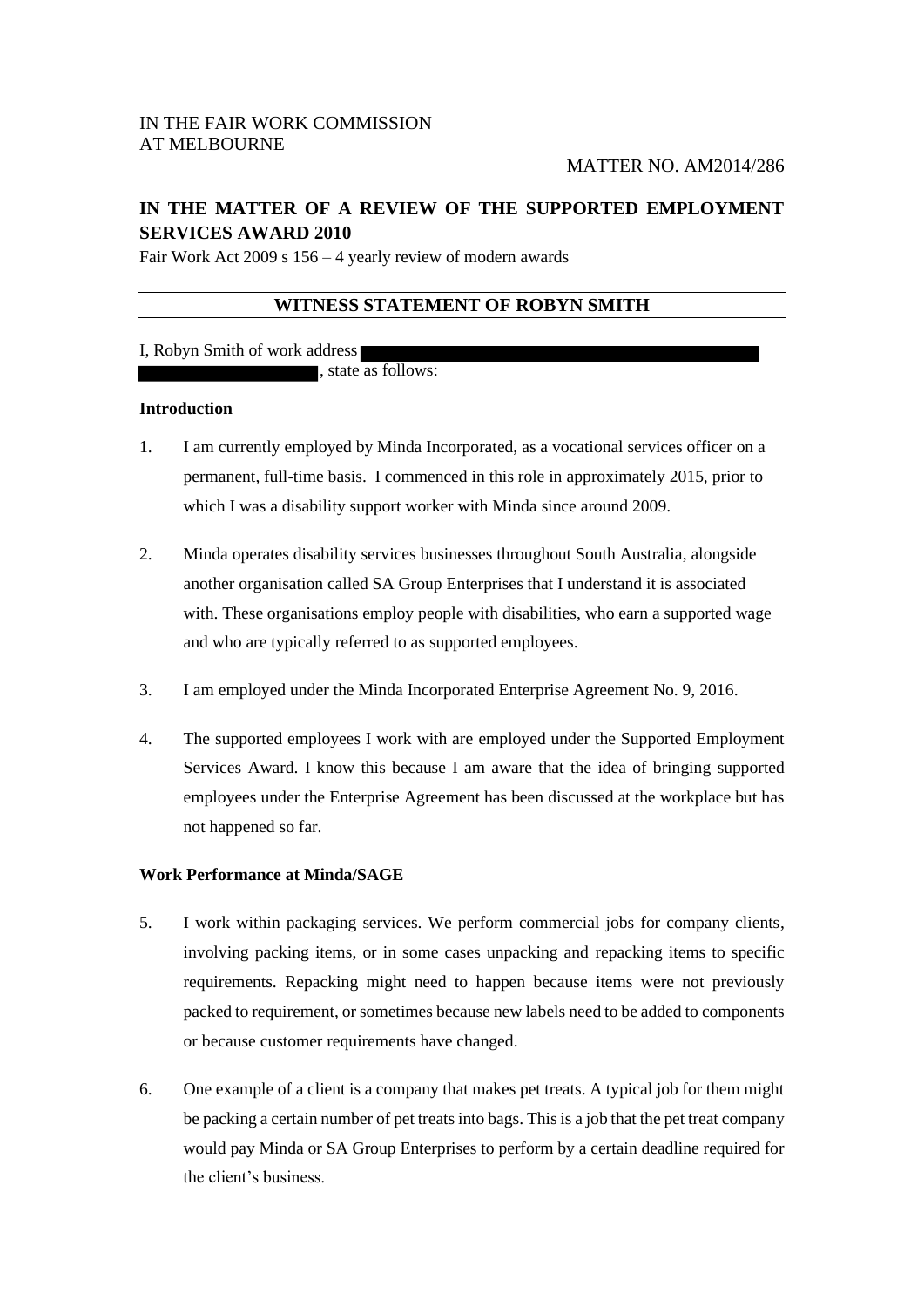- 7. The client would tell us the requirements of the job, which gets passed down by a manager to vocational services officers, who then use this to provide instructions to the supported employees about how to perform the job.
- 8. I usually work in small groups with 3 supported employees. For "high-behavioural" supported employees who require a greater degree of support from me, I will often work 1-on-1. Some other vocational services officers work in groups of 1-to-10 or even more.
- 9. I am employed to supervise and support these supported employees. In practice, this usually means performing the same work that they are performing, alongside them, or "running the job" with them. I help to train and oversee the supported employees in their work and ensure that the work is getting done on time, but most of the work I perform is the same as the work of the supported employees.
- 10. Along with supported employees and support staff like myself, there are line leaders who are employed to get production work done. Line Leaders are employed to perform the same work as supported employees, to ensure that production targets are met.
- 11. These line leaders are not workers with a disability, they are not in supported employment, nor are they support staff for the supported employees. As far as I know, they are not required to hold any qualifications in disability support, like vocational services officers are. They are just there to get the production work done.

### **Disability**

- 12. I work with supported employees who have a range of disabilities, including many with Down syndrome, autism spectrum disorders, ADHD, and some with cerebral palsy, visual impairments or hearing impairments.
- 13. One supported employee I work with in particular is able to work to a very high standard and at a fast speed. As a result, he and I will move around to a lot of different jobs. This is unlike most supported employees, who are given a job and remain in the job for months or years at a time.
- 14. From what I see at work, the individual abilities of these supported employees are not taken into account in the jobs that they are assigned. Rather, they are given work based on the jobs that need to be done to meet client demand.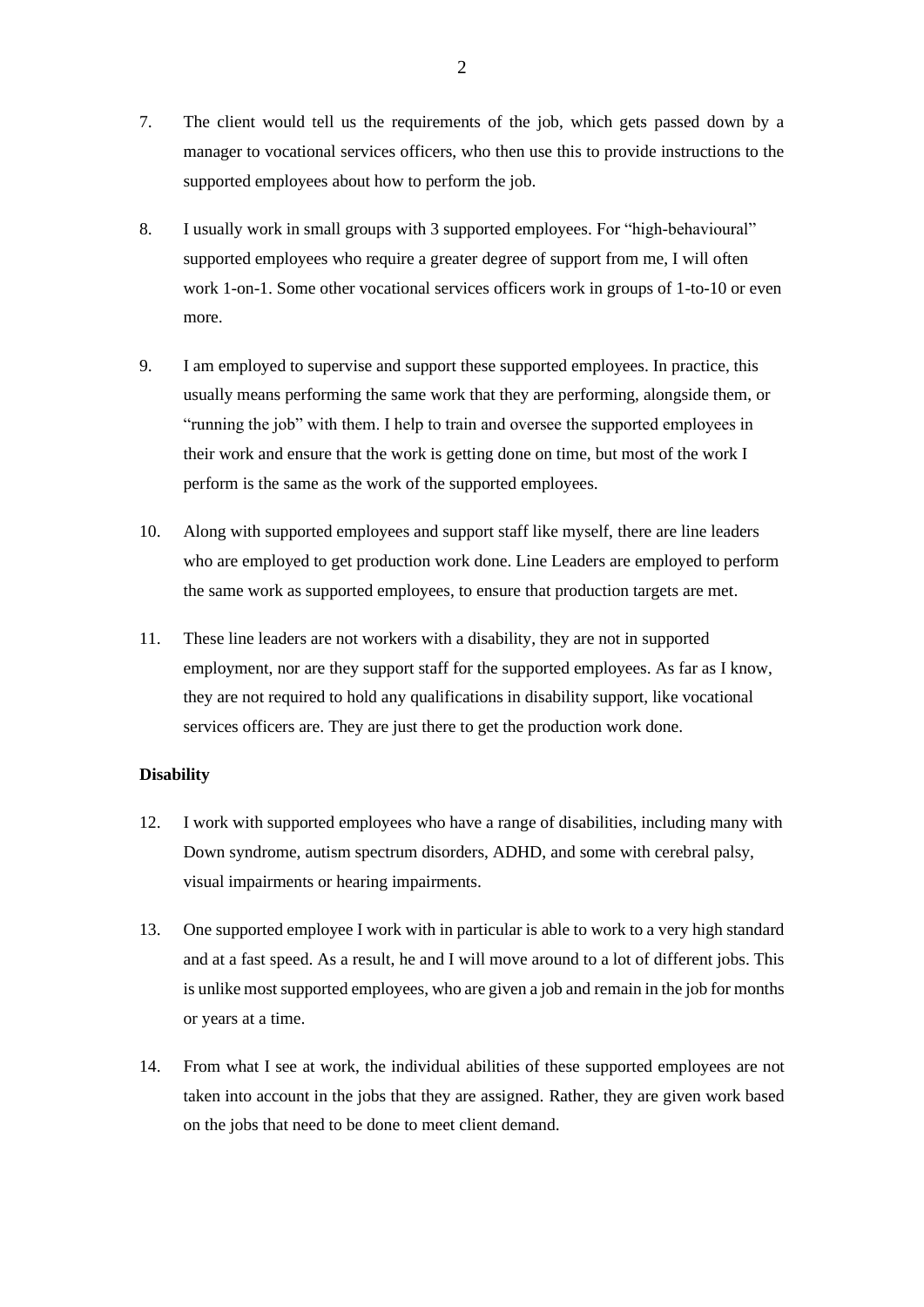- 15. In some cases, a supported employee will simply not be able to perform the job that is required. In these cases, a vocational services officer usually notifies the area supervisor and the supported employee is found an easier job depending on what is available. Usually, they will be swapped out with another supported employee so that production deadlines are not impacted and to keep groups at a consistent size.
- 16. I see many supported employees who would like to perform a range of different jobs that best make use of their skills however, they are simply assigned work based on what work needs to be done.
- 17. The main difference in work from supported employees is simply the speed with which they can accurately perform the job. Some can do so very quickly, and we depend on these supported employees to help complete work on time. Others will be performing the same work, just at a slower speed.

Robyn Smith

Friday, 20 May 2022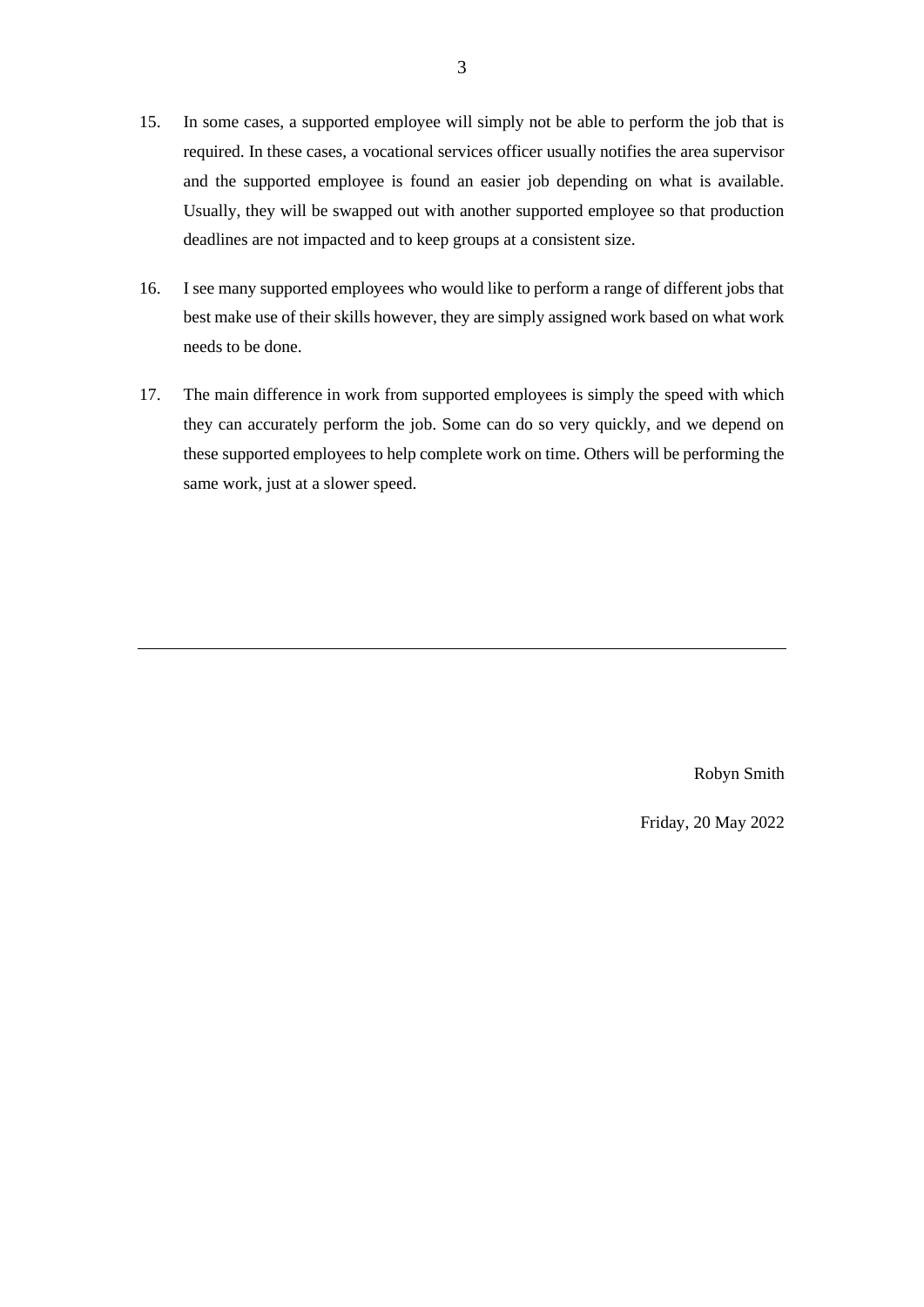# **IN THE MATTER OF A REVIEW OF THE SUPPORTED EMPLOYMENT SERVICES AWARD 2010**

Fair Work Act 2009 s 156 – 4 yearly review of modern awards

# **WITNESS STATEMENT OF WALTER GRZENTIC**

| I, Walter Grzentic of | state as |
|-----------------------|----------|
| follows:              |          |

## **Introduction**

- 1. I am the Director of Disability Expertise Australasia (DEA).
- 2. DEA is a disability consultancy, which I co-own. We specialise in disability employment, employment related assessments for people with disability and National Disability Insurance Scheme (NDIS) consultancy services.
- 3. DEA continues to be contracted by the Department of Social Services (DSS), to deliver National Panel of Assessor (NPA) services in south-east Australia and far north Queensland. These include the following services:
	- a. Supported Wage System (SWS) assessments
	- b. Ongoing Support Assessments (OSA)
	- c. Workplace Modifications Assessments (WMA)
- 4. In order to deliver these services, DEA contracts over 20 NPA accredited assessors and networks with other NPA providers and assessors throughout Australia.

## **Work Experience**

5. I have worked in the disability sector since the early 1980's, including in senior roles within the sector. I have been directly involved in wage assessment for disabled employees, including in the Australian Disability Enterprise (ADE) sector.

# **Exposure to ADEs**

6. My major exposure to ADE's has been in: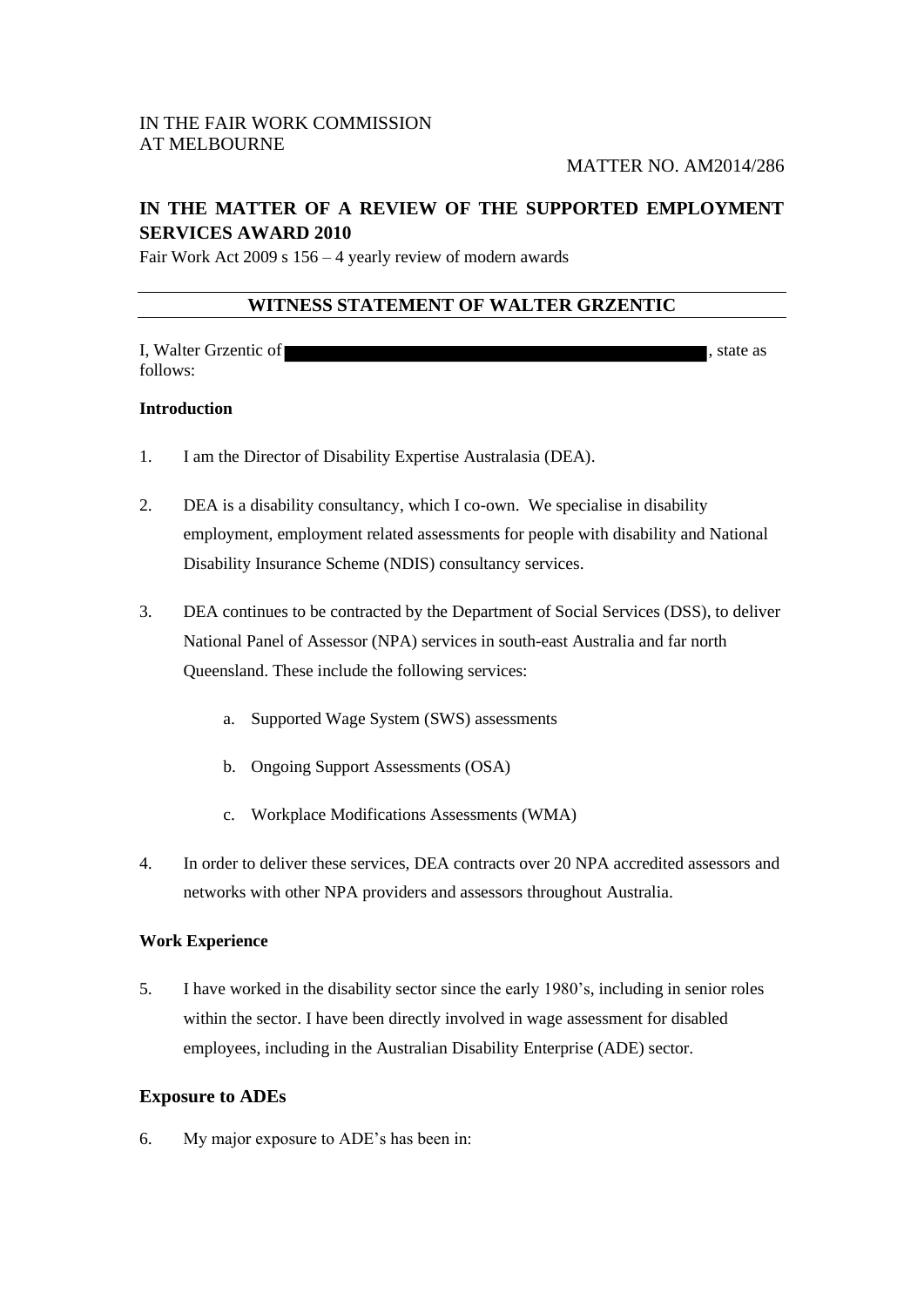- a. Melbourne and regional and rural Victoria
- b. Other parts of south east Australia, that are serviced by DEA NPA
- c. Involvements with ADE staff, from around Australia, during my numerous FWC related roles, from 2014 to late 2020.
- 7. My first exposure to ADE's was from about 1981 to about 1989 when I was working in a Community Living Support Service (CLSS). The CLSS had the operational objective of successfully transitioning people with a disability from living in large institutions to living independently in the community. Part of the operational objective involved, for some of these people, facilitating work in an ADE. This process included liaison with ADE's, to identify appropriate jobs, negotiate commencement of employment arrangements and ensuring supported employees settled into life working at the ADE.
- 8. In those discussions, the ADEs would identify the work that needed to be done, and then we would discuss placing an individual in that role. At the time there wasn't a complete skills analysis like you would see in a modern workplace; instead they would try people on the existing jobs to see if they could perform the role.
- 9. Between about 1990 and 1998 I was the Manager of the SkillShare Disability Access Support Unit. SkillShare was a previous labour market program, aimed at upskilling people, prior to placing them in employment. I initiated a variety of job preparation pathway courses, that provided opportunities for people with a disability to achieve foundational work skills, prior to being placed in employment. This included collaborative partnerships with ADE's.
- 10. Between about 1999 and 2008, I was the manager of the Disability In-Service Training Support Service (DISTSS). The DISTSS provided learning and development services to the entire Victorian non-government disability sector. As a part of this role, I worked closely with disability sector CEO's and senior management, some from organisations that operated ADE's.
- 11. Around this time, competency-based Training Packages and courses were introduced. Some of these focussed on the competencies required to be an ADE staffer and work education/preparation courses for people with a disability, aimed at achieving readiness to enter the workforce. As part of my work, we initiated cutting edge customised learning interventions that addressed specific group and individual needs, including developing multi-media Ready4work Disability Support Work Induction and Agency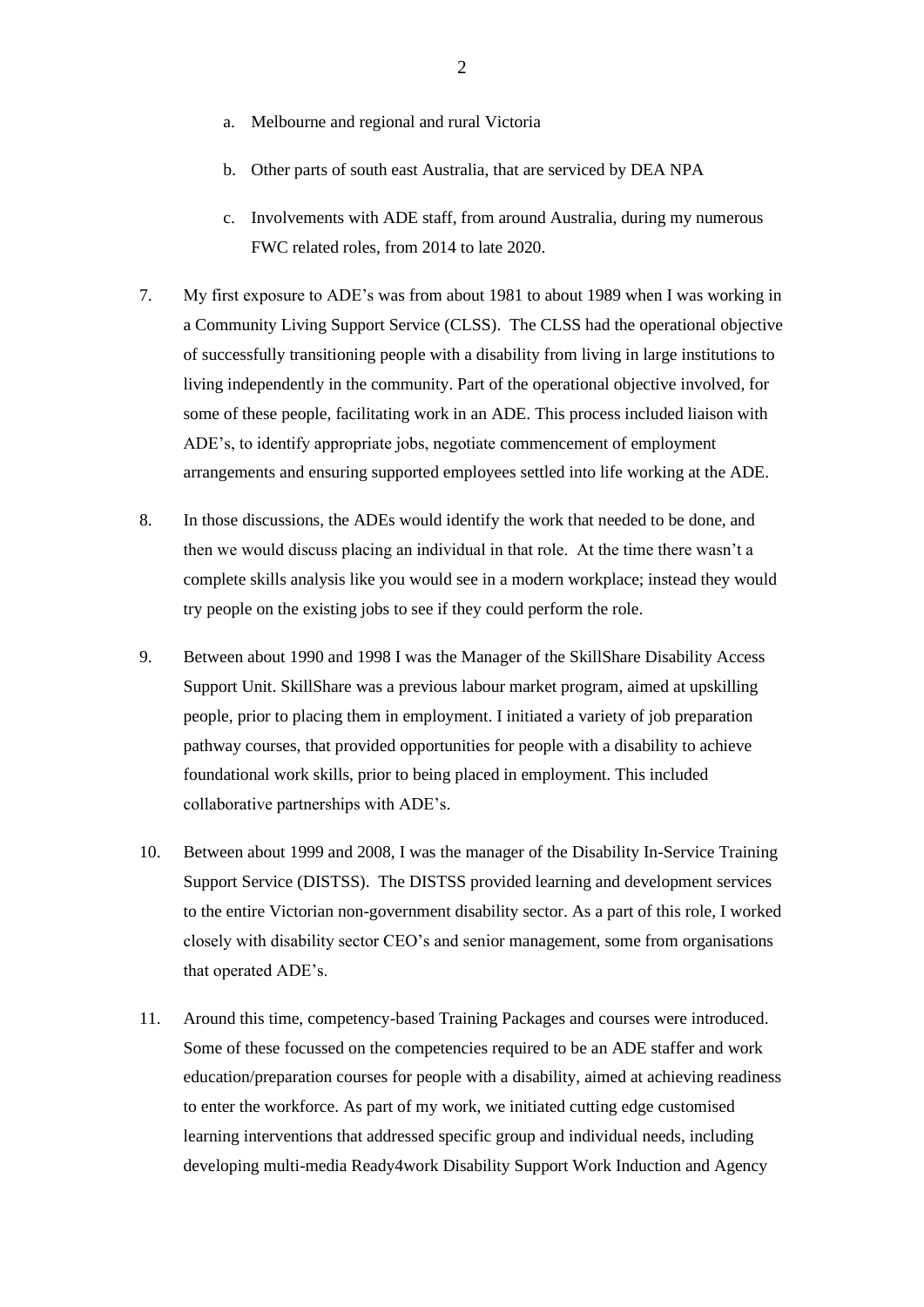Training Plan Resource Kits, which were utilised by disability organisations, including ADE's.

- 12. In late 2012, the Federal Court of Australia handed down a decision (*Nojin v Commonwealth of Australia*) relating to wage assessments for supported employees. My understanding of that decision is that the Federal Court ruled that the Business Services Wage Assessment (BSWAT) – a method of wages assessment for supported employees - was discriminatory.
- 13. Following this decision, I was approached by a number of Victorian ADE's that requested my advice around transitioning from using the BSWAT to using other wage assessment tools.
- 14. In October 2014, the Department of Social Services (DSS) BSWAT Employment Response Section, invited me to be a Supported Wage System (SWS) Subject Matter Expert (SME) to provide information and advice to the various parties involved in the Fair Work Commission (FWC) conciliation (AM2013/30) process.
- 15. From then onwards I have virtually had a continuous involvement, in numerous FWC hearings, processes and trials. This has included:
	- a. In early 2015 I contributed to the development, planning, implementation and evaluation of the Australian Disability Enterprise (ADE) Productivity Wage Assessment Study. This study involved trialling 30 SWS assessments in three ADE's, located in three different states.
	- b. From late 2015 and throughout 2016, I contributed towards the national modified SWS (MSWS) Trial, that originally targeted involving 200 supported employees, working in 20 ADE's. This included:
		- i. Providing SWS assessment process specific advice and expertise, specifically to the FWC Working Group, and all Trial stakeholders
		- ii. Co-developing training resources and co-facilitating MSWS Trial professional development, for SWS assessors, ADE staff, and DSS staff (2 in-person professional development sessions – in Melbourne and Adelaide)
		- iii. Co-developing and co-managing Modified SWS Trial Assessor attraction, selection and induction processes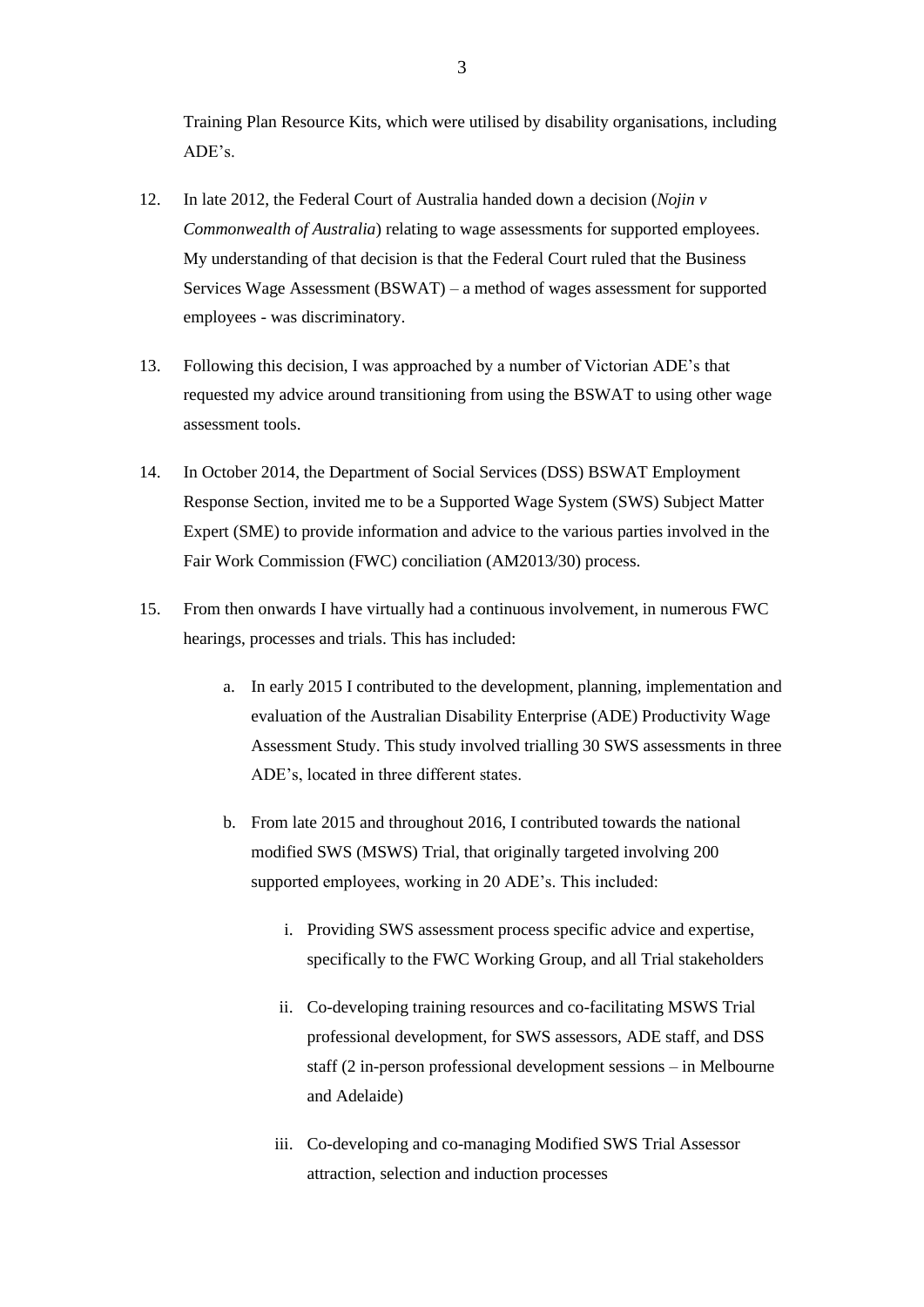- iv. Supporting, coaching and mentoring SWS assessors throughout the MSWS Trial period
- v. Contributing to Supported Employment Services Award (SESA) SWS Guideline amendments, resources and policy developments
- 16. In February/March 2017, I was one of the two SWS Consultant Assessors that planned, conducted and reviewed the MSWS Demonstration Project. This project involved trialling MSWS assessments in three NSW ADE's. This included:
	- a. Undertaking benchmarking processes, conducting MSWS assessments, validation of all available data, briefing participating Demonstration Project Observers and stakeholders and progressive reporting briefings, throughout the demonstration
	- b. In consultation with Demonstration Project Steering Committee, participating ADE's and DSS staff, compiling and presenting detailed MSWS Demonstration Report to FWC in Sydney, on two occasions
	- c. Liaising throughout the MSWS Demonstration Project, with all FWC Conciliation observers and DSS representatives
- 17. In late 2017 and in the first half of 2018, I made a significant contribution to the development of the DSS Learning Centre SESA SWS 5 online modules, which are still utilised for SWS assessor, Disability Employment Service (DES) and ADE staff training.
- 18. In early 2020, I was invited to be a Supported Wage System (SWS) Subject Matter Expert (SME) for the 2020 Fair Work Commission (FWC) Modified SWS in ADE's Trial. I worked with DSS staff and other Trial stakeholders, to scope and develop all aspects of the intended Trial training, for SWS assessors and ADE staff. From March 2020, the progress of the Trial was significantly impacted on by the COVID-19 pandemic. In November 2020, I had to resign from my Trial role, due to my escalating family caring duties.

# **Experience as an SWS Assessor, including in an ADE Setting**

19. I am an experienced SWS assessor that continues to perform numerous SWS assessments, including in ADEs. Some of these ADE's use the Supported Employment Services Award, whereas others use other Modern Awards or enterprise agreements.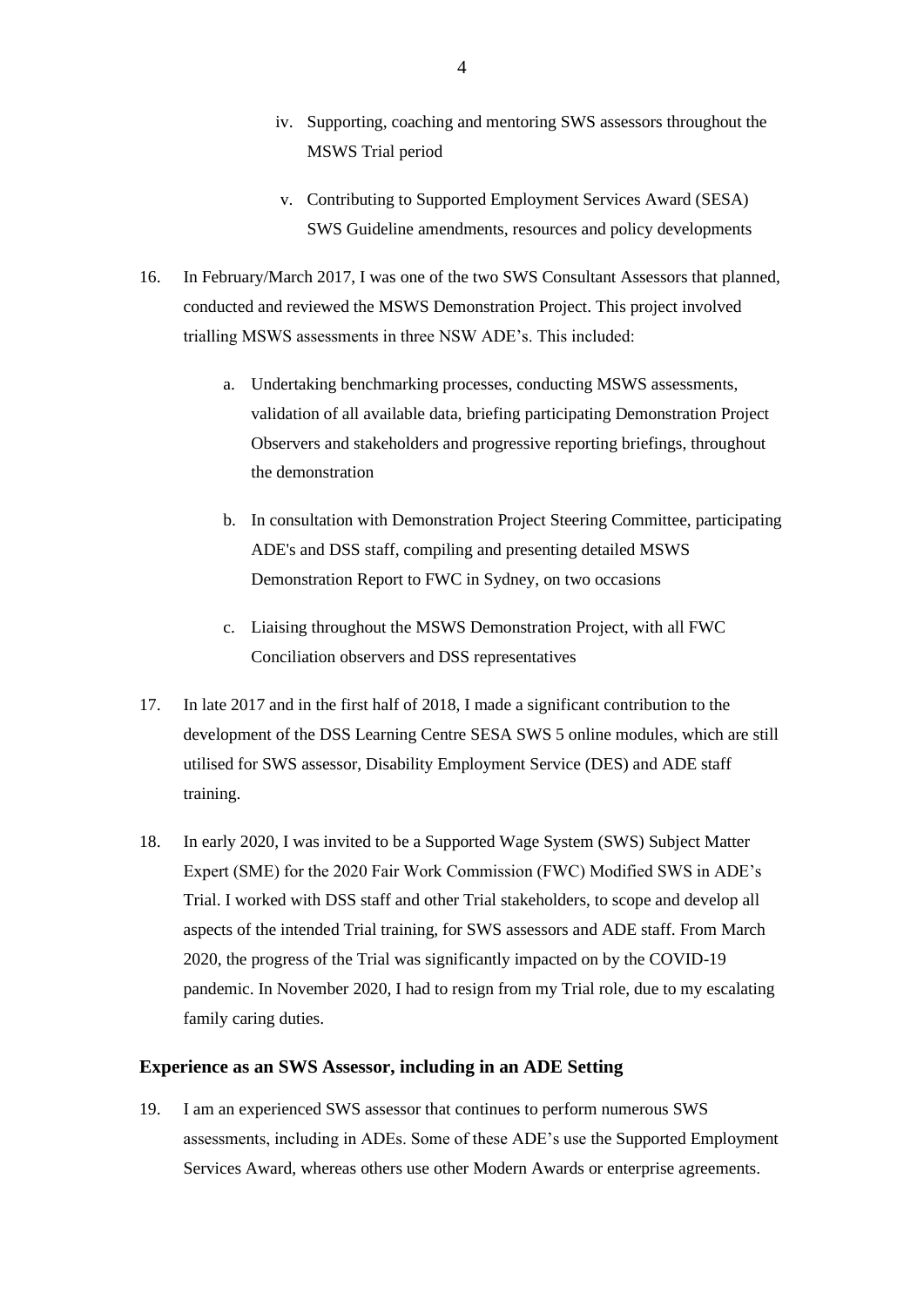Examples of ADEs that use other awards are Cleanforce, which uses the Cleaning Services Award; Uniting Fire and Clay, which uses the Manufacturing and Associated Industries Award; and NQ Green Solutions, which uses the Gardening and Landscaping Award as well as the Waste Management Award.

- 20. I have personally undertaken over 2000 SWS assessments in various industries and for various job roles and over 200 SESA SWS assessments, for diverse ADE operational functions. This has included numerous diverse manufacturing (e.g., assembly, pick & pack, operating machinery etc.), cleaning, gardening, car washing, warehousing, agriculture, administration and office support services, accommodation, hospitality, retail, and others.
- 21. This includes assessing supported employees working alone, and in a team, both in indoor and outdoor work roles. As a result of working collaboratively with the ADE sector, I achieved preferred SWS assessor status for numerous Victorian ADE's.
- 22. I continue to train, coach and mentor the 20 Disability Expertise Australasia (DEA) SWS assessors and numerous other NPA providers and their SWS assessors. With my guidance, the DEA assessors have conducted over 400 SESA SWS assessments, in a variety of ADE's, in several states.

#### **ADEs Operations**

- 23. The business model of ADEs has changed considerably in the time that I have been working in the sector.
- 24. Four decades ago, when I first started collaborating with ADE's, I observed that the ADEs were grateful for any commercial contracts they could get. At that time, they were competing for lower end outsourced contracts, that had variable to low profitability.
- 25. As the years went on, ADEs adopted more sophisticated commercial practises that involved securing business by building partnerships with commercial entities and pitching at value added "higher end" contracts. Examples of some of the more profitable business activities that have been targeted by ADE's since this business shift include gardening, cleaning, catering/hospitality, niche "value added" products and services. ADEs now compete on matters such as quality, customer service and valueadditions. Based on my experience and observations of ADEs, they strive to be profitable.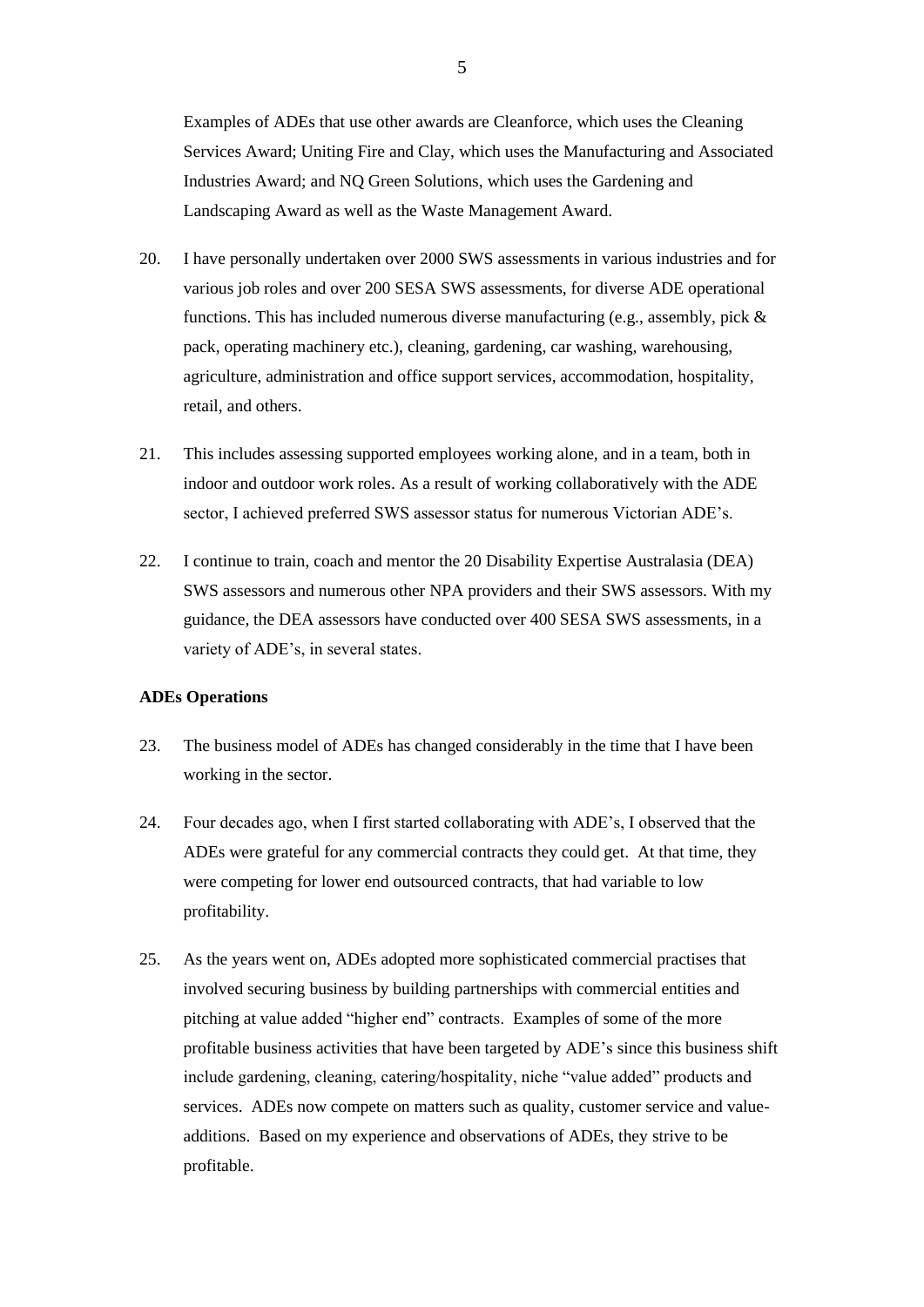- 26. Employment in ADEs operates in a similar way to the general labour market and in mainstream employment. ADEs produce goods and services with a commercial value in response to market demand. Supported employees make a productive contribution to the output of ADEs.
- 27. ADE's do not operate in a different paradigm. Although they are required to provide employment for people with disability, ADE's operate commercially to earn income for their business. ADE's are subject to the same economic business considerations as other enterprises.
- 28. A pertinent example of a profitable ADE operator is Greenacres. The Greenacres 2019/2020 Annual Report (available here[: https://www.greenacres.net.au/wp](https://www.greenacres.net.au/wp-content/uploads/2021/04/Greenacres_annualreport_2019-20_web.pdf)[content/uploads/2021/04/Greenacres\\_annualreport\\_2019-20\\_web.pdf\)](https://www.greenacres.net.au/wp-content/uploads/2021/04/Greenacres_annualreport_2019-20_web.pdf). The annual report discloses significant assets/equity (about \$23 million) and an annual operating profit of just over \$1.1 million. The CEO's overview states:

Our ADE was the big winner during these troubled times. We had an upsurge of work in body bags and cold storage packs. With the help of Jobkeeper the ADE had a great financial result.

- 29. Prior to the introduction of the NDIS the Commonwealth Government was the principal source of ADE funding. It provided funding to ADEs using a case-based funding model. This funding has now transitioned to ADE supported employees receiving a NDIS Plan. The NDIS Plan includes the funding to provide the necessary support for those working in ADEs. ADE's now invoice supported employees NDIS Plans, for the ADE provided services. This has changed how ADE's get their funding.
- 30. From my observations of ADEs over a long period, ADEs are commercial enterprises that hold contracts and perform the work arising under those contracts, usually for profit.

### **ADE Wages Structure**

- 31. ADE's provide some people with disabilities with valuable employment opportunities in a supported environment. ADEs are funded to provide these support services.
- 32. From my observations of working within and around ADEs for an extensive period of time, I have noticed the following practises with respect to setting of wages and conditions at ADEs: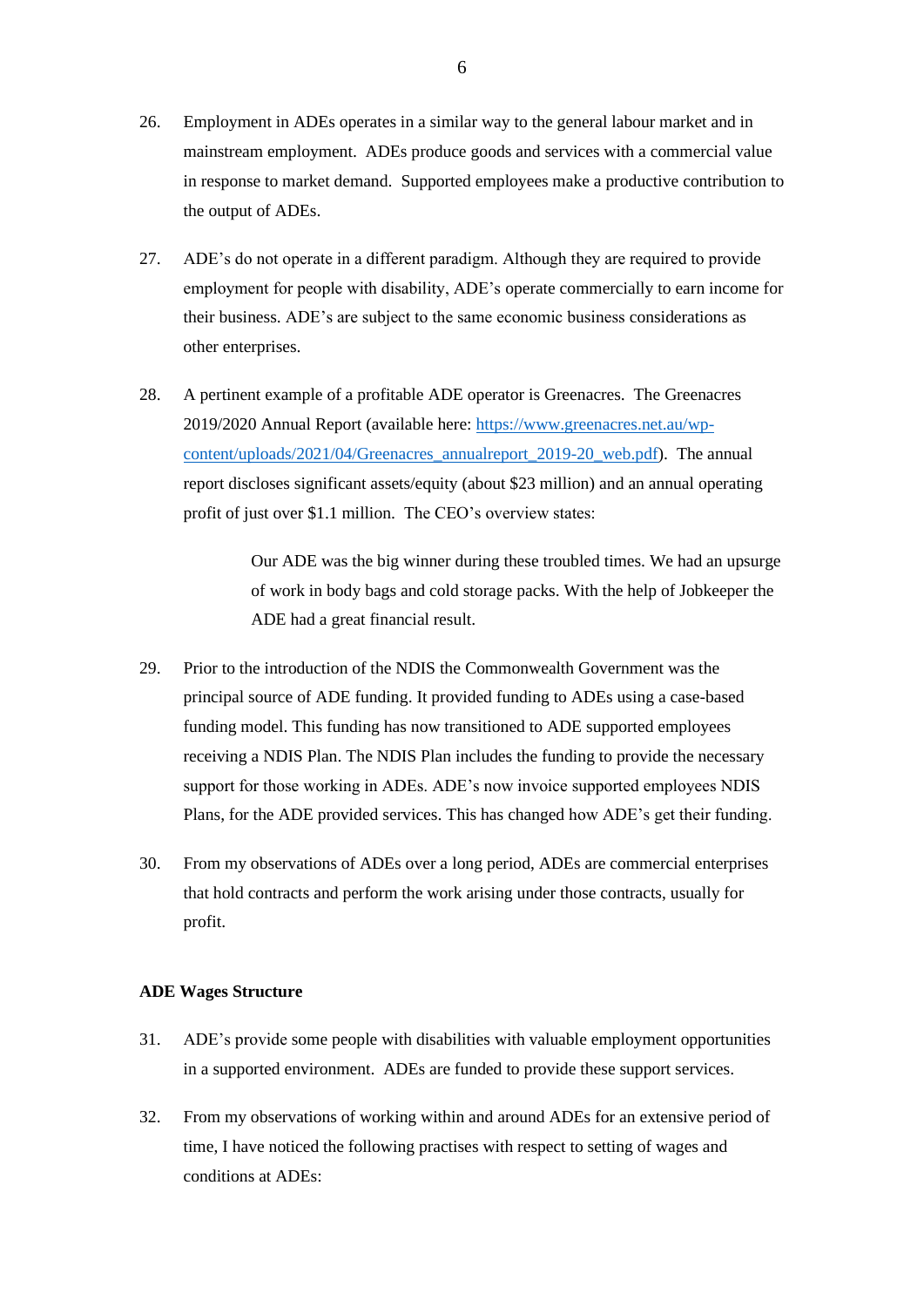- a. Some ADEs set wages and conditions according to *the Supported Employment Services Award.*
- b. Some ADEs set wages and conditions under Enterprise Agreements.
- c. Some ADEs may set wages using a combination of methods for example, by paying supported employees under the award and workers without a disability under an enterprise agreement.
- d. A number of ADEs continue to use wage assessment methods similar to those considered to be discriminatory in the case that I have mentioned above while others have phased these out already.
- e. The ADE business model includes payment of significantly higher wages for senior management, professional and administrative staff who are nondisabled.

## **Working at ADEs**

33. ADEs do not operate by seeking business opportunities that are able to be performed by supported employees. In recent years, the majority of ADE's, have changed their employee recruitment and now tend to recruit supported employees who are more capable of meeting increased expectations as to employee capacity and work performance functionality. ADEs have increasingly complex work requirements and recruit workers, including supported employees, to meet those requirements. A common method of doing this, once a contract is secured, is to undertake a task analysis to plan how they can most effectively and efficiently, fulfil the contract requirements. This initially involves the non-disabled ADE staff performing and completing the product development or delivering the service. From this, the various skills that are required to perform and complete the task are identified. Workers are then assigned to specific processes based on the ADE employer's knowledge of the workforce and the skills it has available. I have heard the best performing disabled employees referred to as the "A Team" and others referred to as the "B Team" and, others who are less capable as the "C Team". At times, I have observed non-disabled casual staff working with disabled employees doing the same work as them to fulfil contracts.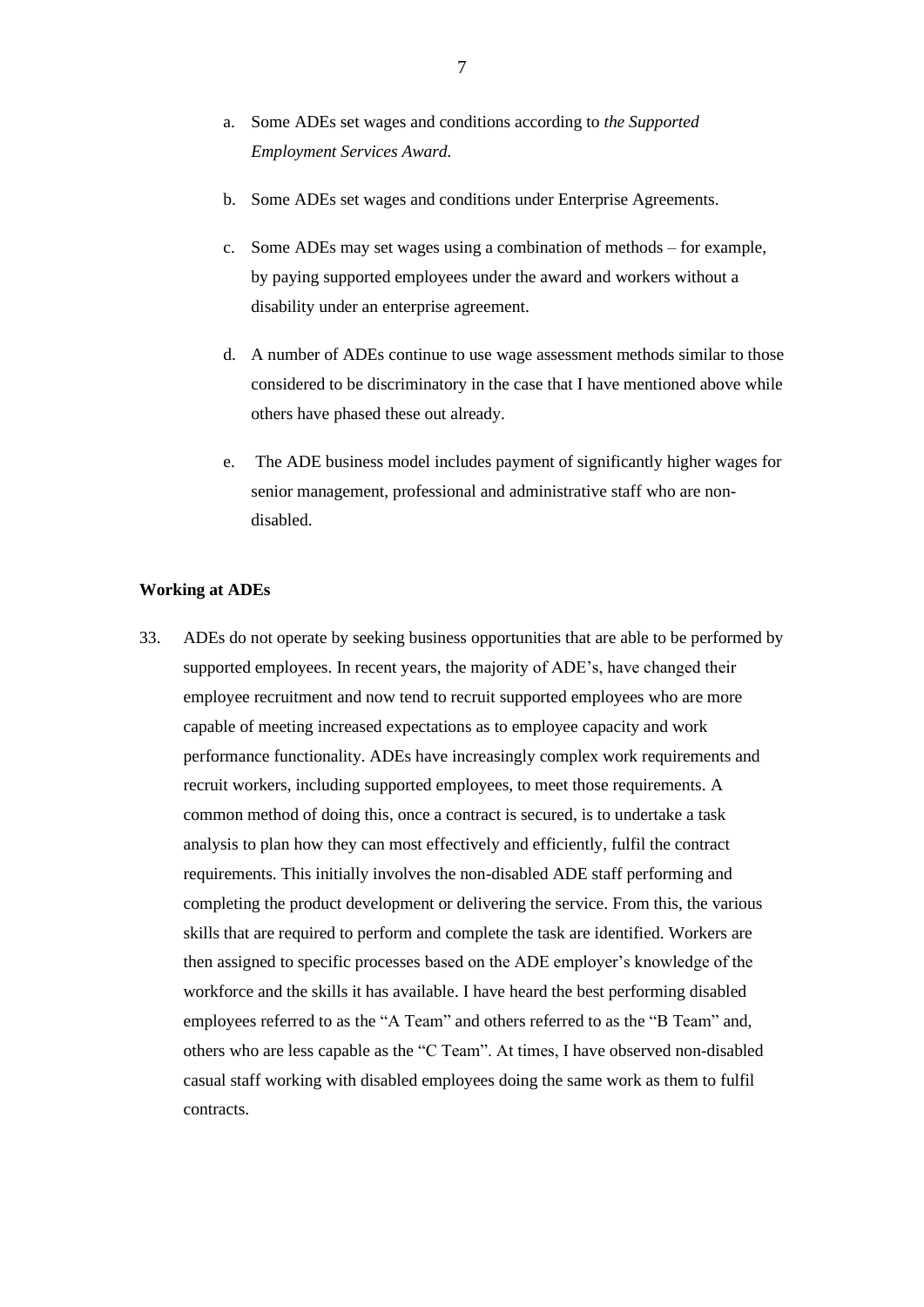- 34. Some ADE work is amenable to the creation of a work team comprised of supported employees with differing skills and who have complementary skills. An example drawn from my experience of observing the operations of ADEs is an assembly contract. In this example, the ADE wins an assembly contract to assemble a men's shaving kit. A skills analysis is undertaken that results in 10 supported employees working on a production line at a long table. The shaving kit has a number of components that need to be assembled. At one end of the table, the first couple of supported employees compile the flat pack into a box. This box is then passed onto the next work station, where another supported employee correctly places the first item into the kit, to the required quality specifications. The kit is then passed onto the next station, where the next process occurs. At the end of the table, the kit is checked for quality accuracy. Other employees then complete the kit display packaging. At the end of the table, staff double check the required quality specifications. If there any errors, they can easily identify as to which employee has made a mistake, and the ADE Team Leader/Supervisor, will give the relevant employee feedback and re-train them, as to what is required, or they move the employee to another process.
- 35. The work is arranged to meet the assembly objective of the contract with the least error rate. With the intended modified SESA, some of these supported employees may be classified as in Grade A and others in Grade B, subject to which work role they perform from time to time.
- 36. Employees with a disability in mainstream employment, also perform either a simple task or tasks, consisting of up to three sequential steps or sub-tasks, any of which may involve the use of jigs or equipment or tools with basic functionality, under direct supervision and constant monitoring.
- 37. Employees with a disability in mainstream employment, also perform a simple task or tasks, consisting of more than three sequential steps or sub-tasks, each of which may involve the use of mechanical or electric equipment or tools, under direct supervision with regular monitoring.

Walter Grzentic

Friday, 20 May 2022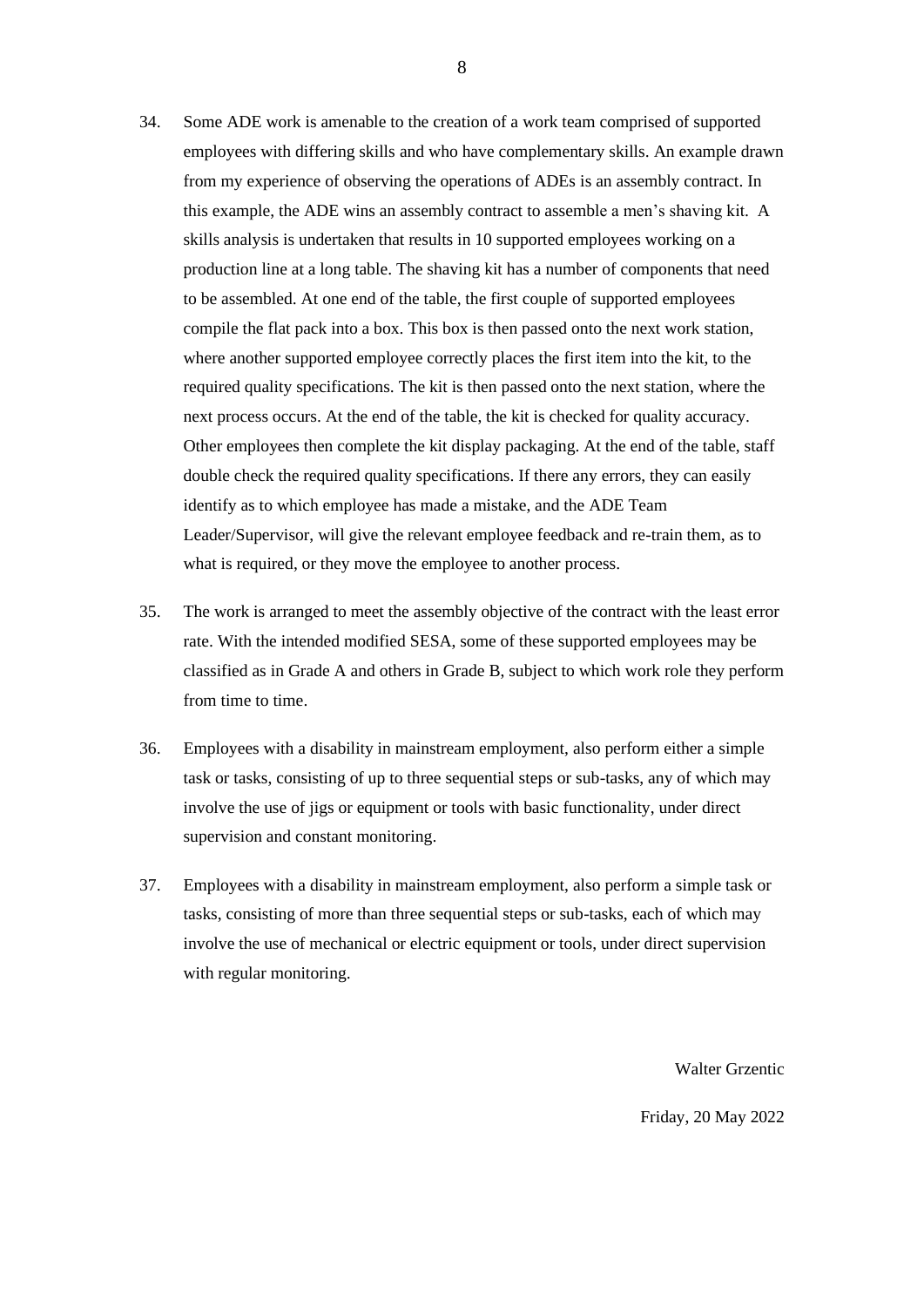# **IN THE MATTER OF A REVIEW OF THE SUPPORTED EMPLOYMENT SERVICES AWARD 2010**

Fair Work Act 2009 s 156 – 4 yearly review of modern awards

# **WITNESS STATEMENT OF SHARON LOUISE DULAC**

I, Sharon Louise Dulac of  $\blacksquare$ 

## **Introduction**

- 1. I commenced working in Employment Service provision for people with disabilities in 1992 and have consistently been employed in various capacities in Disability Employment Services since this time.
- 2. I have significant experience in placement and support of people with a wide range of disabilities and capability levels, in both open employment and ADE environments.
- 3. In both environments I have assisted in development of employee task and role descriptions, identifying tasks to suit individual abilities and assisting ADE services and other employers with task analysis, benchmarking and setting performance standards.
- 4. I have recruited and trained assessors in SWS, modified SWS, FWS and BSWAT wage assessment tools. Some ADE business operations, in which I have experience include packaging, garden maintenance, administration – archiving, firewood cutting, catering, packaging and sales, printing, food preparation and packaging, manufacture of timber products, steel fabrication, sewing, cleaning and recycling services.
- 5. I have also assisted participants in a self-employment capacity undertaking simple repetitive tasks including mowing and shredding services. I have facilitated various trials and demonstration projects in relation to wage setting for People with Disabilities in both open and supported employment environments and been engaged in a consultancy capacity by Dept of Social Services reviewing wage assessment tools in ADE's, demonstrating assessment models and in an advisory capacity to the Fair Work Commission.
- 6. I am familiar with several wage assessment tools, both productivity and competency based and some incorporating both aspects. I have conducted a considerable number of wage assessments in both ADE and Open employment environments.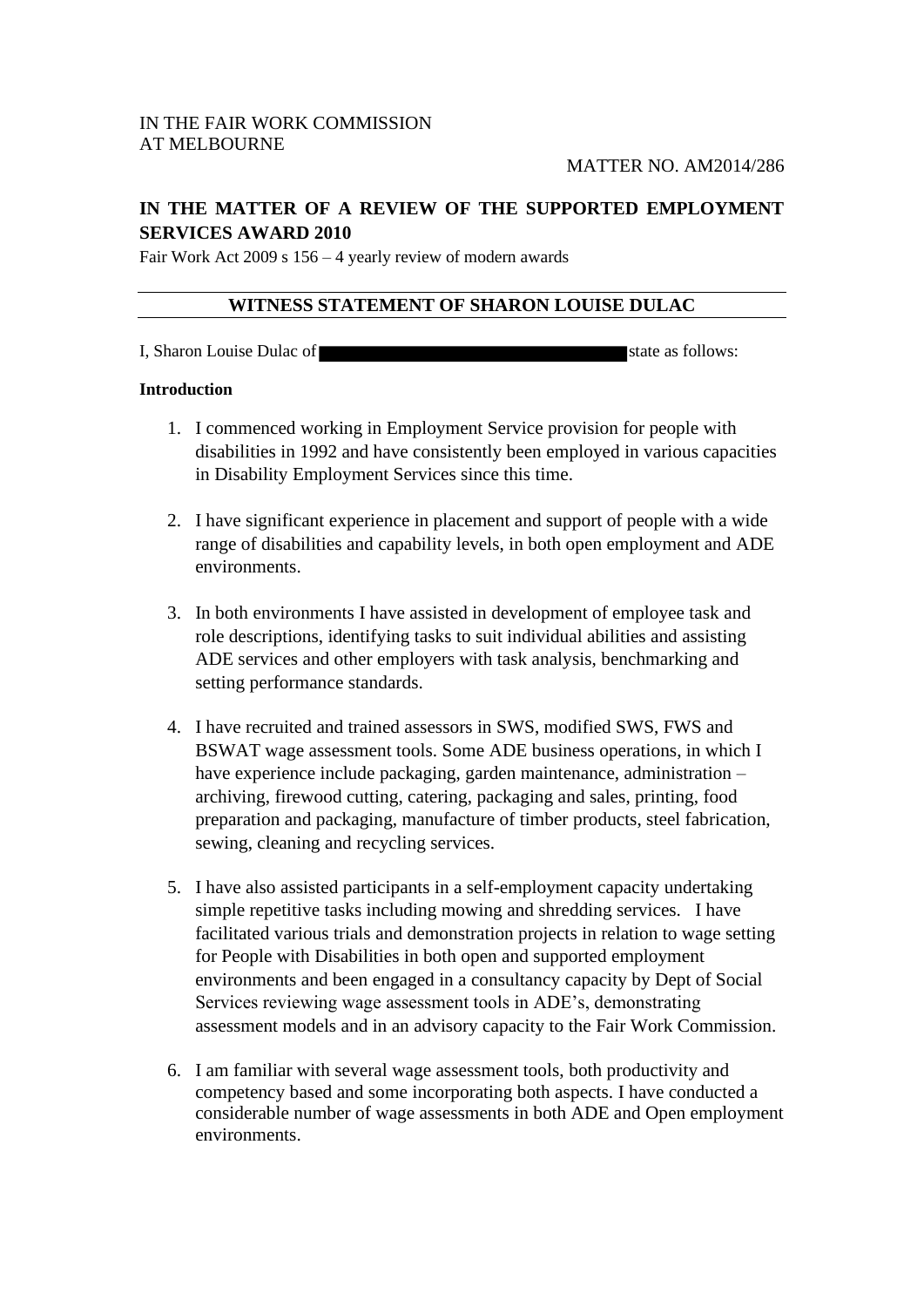- 7. I have read the decision of the Fair Work Commission dated 3 December 2019 (the **FWC SES Award Review**)
- 8. ADE's provide employment to people with disabilities who because of their disability, their support requirements or by individual choice find these services their best option for employment access. As stated in paragraph 245 of the FWC SES Award Review, some ADE's also provide additional services to their employees including life skills, vocational training, counselling, behavioural support and transport assistance. Apart from vocational training, these additional services are accounted for and funded in individual participant NDIS packages and provided by the ADE or other external services.
- 9. While ADEs provide employment as I have described, most no longer operate on the social services models of the past. The vast majority are viable commercial businesses who tender for commercial contracts and target contracts suited to their workforce. I am aware of a number of ADEs who pay the National minimum wage and remain viable.
- 10. It has been my observation that ADEs undertake a wide range of business ventures and have evolved over time in line with availability of contracts. At times of contract change some employees can require retraining to fit to a changing business model and others are able to transfer skills more easily to a wide variety of tasks. Given the changing environment with the introduction of NDIS funding, ADE services now require employees to have existing funding for support in line with their needs and target employees with skills relevant to meet commercial contract obligations.
- 11. The Fair Work Commission proposes that the Wage Grades, A and B would apply to a created position consisting of tasks and a level of supervision that has been tailored or adjusted to meet the circumstances of the employee's disability and which does not fall into Grades 1–7. Supervision is funded based on the level of need through NDIS employment support packages and paid to ADE's to provide support on an assessed needs basis.
- 12. It is true that some ADE employees have limited skills and require adaptations to fit into the workforce. However, this is not specific to the ADE environment. There are long-term ADE employees with significant disabilities whose commercial output is minimal. However, these employees are a small component of the workforce and new recruits are offered employment based on business needs. Given access to NDIS funding for options other than employment, some of these employees are electing to undertake reduced hours and / or options other than work, options which few had access to prior to the introduction of NDIS funding. All employees in ADE services are required to have a NDIS funding package which allows for payment of any support required at work, hence additional costs relevant to employing people with significant needs are covered by the individuals NDIS funding and not as an additional cost to the ADE service.
- 13. In my experience ADE's are tendering for the same commercial contracts as other private businesses. They are often able to tender at a lower price, due to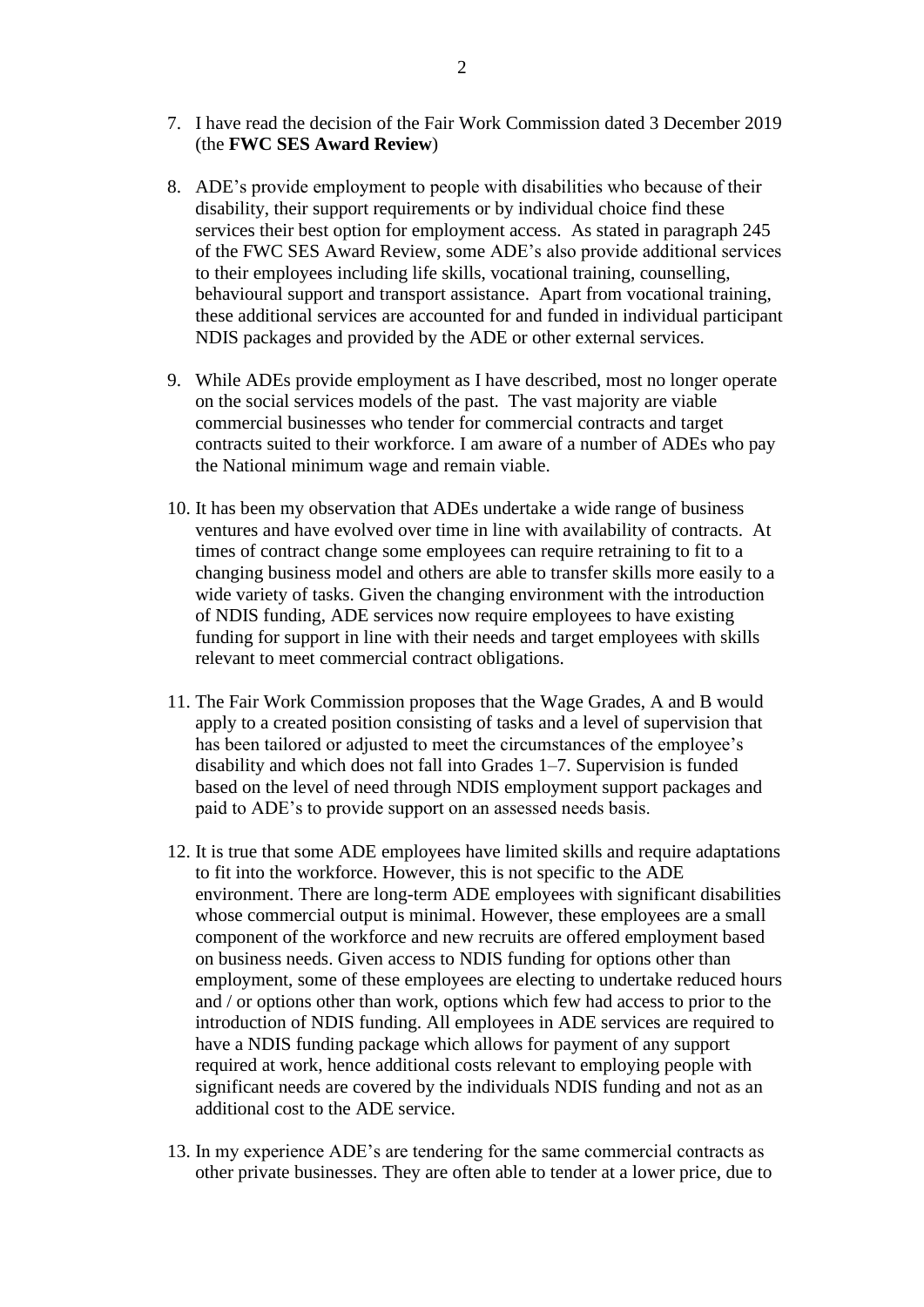the lower wage costs paid to employees with disabilities. Many ADE's have significant investment in infrastructure to undertake work in their usual contract space, and while products and contracts may vary, they are generally within the scope of existing expertise. As with any new employee, the task range, position and subsequent training requirements of disabled employees are adapted to fit the needs of the business within the capacity of the individual employee.

- 14. Many employees with disabilities in both open employment and ADE settings undertake work which involves simple sequential tasks, which may be part or all of the usual work they do. When Disability Employment Services seek positions for their participants in open employment, they often do so in a reverse marketing capacity, whereby they seek employment specifically suited to their participant's needs. For example, there are multiple employees across the country engaged by supermarkets whose sole role is to pick up discarded boxes following other staff members who are locating stock to shelves. Many employees in these positions are paid at the level entry rate of a full award wage, while others may be paid a productivity-based wage as assessed through the Supported Wages System. The effect of this process is to match a person to a pre-existing role, or part of a pre-existing role, that the employer (whether in open employment or ADE employment) is willing to employ them to do, a role is not created for the worker.
- 15. Page 10 ARTD report states, "it is important to note that wages of supported employees (affected by the new wage assessment structure) constitute a smaller proportion of turnover than the wages of non-supported employees (unaffected by the new wage assessment structure)" Page 70 "On average, supported employees constitute 71% of all employees in ADEs in the Trial. While supported employee payroll makes up a lower proportion of turnover than payroll for other employees."
- 16. While it is true that some employees in ADE's undertake simple sequential tasks, in my observation the number of employees in the ADE environment who require significant role modification is a small percentage of the overall workforce and generally reflects employees with overall low productivity rates. I estimate this number to be between 10 and 20%. This is reflected in the ARTD report, on page 9, which indicates "without the minimum wage floor, 16% of supported employees would have received less than \$3.59 per hour". This should indicate that if the proposed model of grading was implemented that a small number of employees would be affected. However, the ARTD report indicates that 63 % of employees with a disability would fall into Grade levels A & B and consequently have their wage base set below the National minimum wage. This discrepancy and also the lack of clarity on what constitutes a simple sequential task, has the capacity for the majority of ADE employees to be classified at either level A or B and consequently have their base hourly rate set below the national minimum wage.
- 17. Grade 2 of the SES Award which currently applies to the majority of SESA employees indicates that employees "…will perform a basic task or tasks in accordance with defined procedures under direct supervision. Such employees